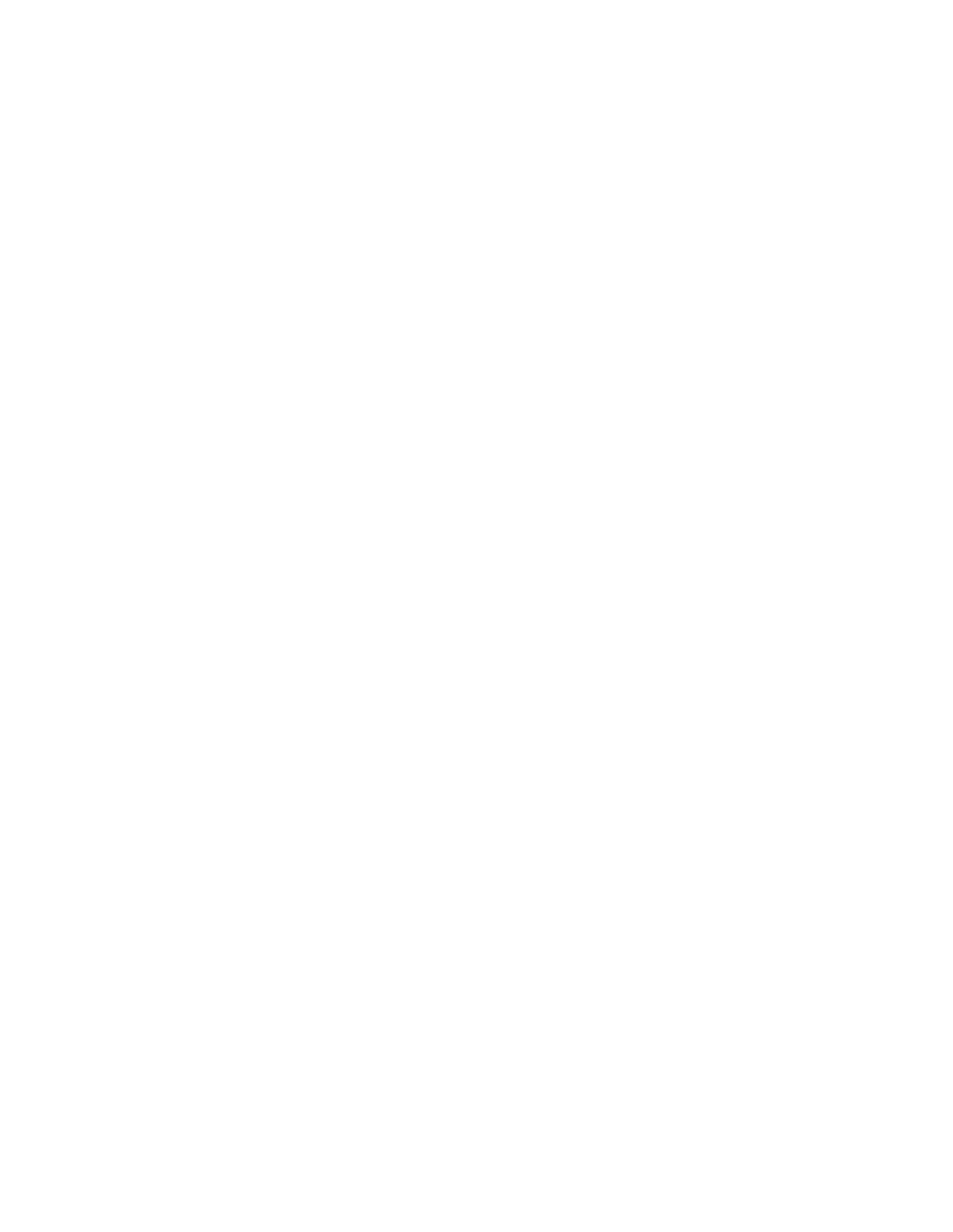# **Contents**

| $\mathbf{1}$            | <b>Introductions</b>                                                                                                                                                                                                                  | 3              |
|-------------------------|---------------------------------------------------------------------------------------------------------------------------------------------------------------------------------------------------------------------------------------|----------------|
|                         | 1.1                                                                                                                                                                                                                                   | $\overline{3}$ |
|                         | 1.2                                                                                                                                                                                                                                   | 3              |
| $\overline{2}$          | <b>Setup, Models and Admin</b>                                                                                                                                                                                                        | 5              |
|                         | 2.1                                                                                                                                                                                                                                   | 5              |
|                         | 2.2                                                                                                                                                                                                                                   | 5              |
|                         | 2.3                                                                                                                                                                                                                                   | 6              |
|                         | 2.4                                                                                                                                                                                                                                   | $\overline{7}$ |
| $\mathbf{3}$            | A simple API with pure Django                                                                                                                                                                                                         | 9              |
|                         | 3.1                                                                                                                                                                                                                                   | 9              |
|                         | 3.2                                                                                                                                                                                                                                   | 9              |
|                         | 3.3                                                                                                                                                                                                                                   | 10             |
|                         | 3.4                                                                                                                                                                                                                                   | 10             |
|                         | 3.5                                                                                                                                                                                                                                   | 11             |
| $\overline{\mathbf{4}}$ | <b>Serializing and Deserializing Data</b>                                                                                                                                                                                             | 13             |
|                         | 4.1                                                                                                                                                                                                                                   | 13             |
|                         | 4.2                                                                                                                                                                                                                                   | 13             |
|                         | 4.3                                                                                                                                                                                                                                   | 14             |
|                         | 4.4                                                                                                                                                                                                                                   | 14             |
| 5.                      | <b>Views and Generic Views</b>                                                                                                                                                                                                        | 17             |
|                         | 5.1                                                                                                                                                                                                                                   | 17             |
|                         | 5.2<br>Using DRF generic views to simplify code $\dots \dots \dots \dots \dots \dots \dots \dots \dots \dots \dots \dots$                                                                                                             | 19             |
|                         | 5.3<br>More generic views enterpretent resources in the series of the series of the series of the series of the series of the series of the series of the series of the series of the series of the series of the series of the serie | 21             |
|                         | 5.4                                                                                                                                                                                                                                   | 23             |
| 6                       | More views and viewsets                                                                                                                                                                                                               | 25             |
|                         | 6.1                                                                                                                                                                                                                                   | 25             |
|                         | 6.2<br>Changing the views entertainment of the contract of the contract of the contract of the contract of the contract of the contract of the contract of the contract of the contract of the contract of the contract of the contra | 25             |
|                         | 6.3                                                                                                                                                                                                                                   | 28             |
|                         | 6.4                                                                                                                                                                                                                                   | 28             |
|                         | 6.5                                                                                                                                                                                                                                   | 29             |
|                         | <b>7</b> Access Control                                                                                                                                                                                                               | 31             |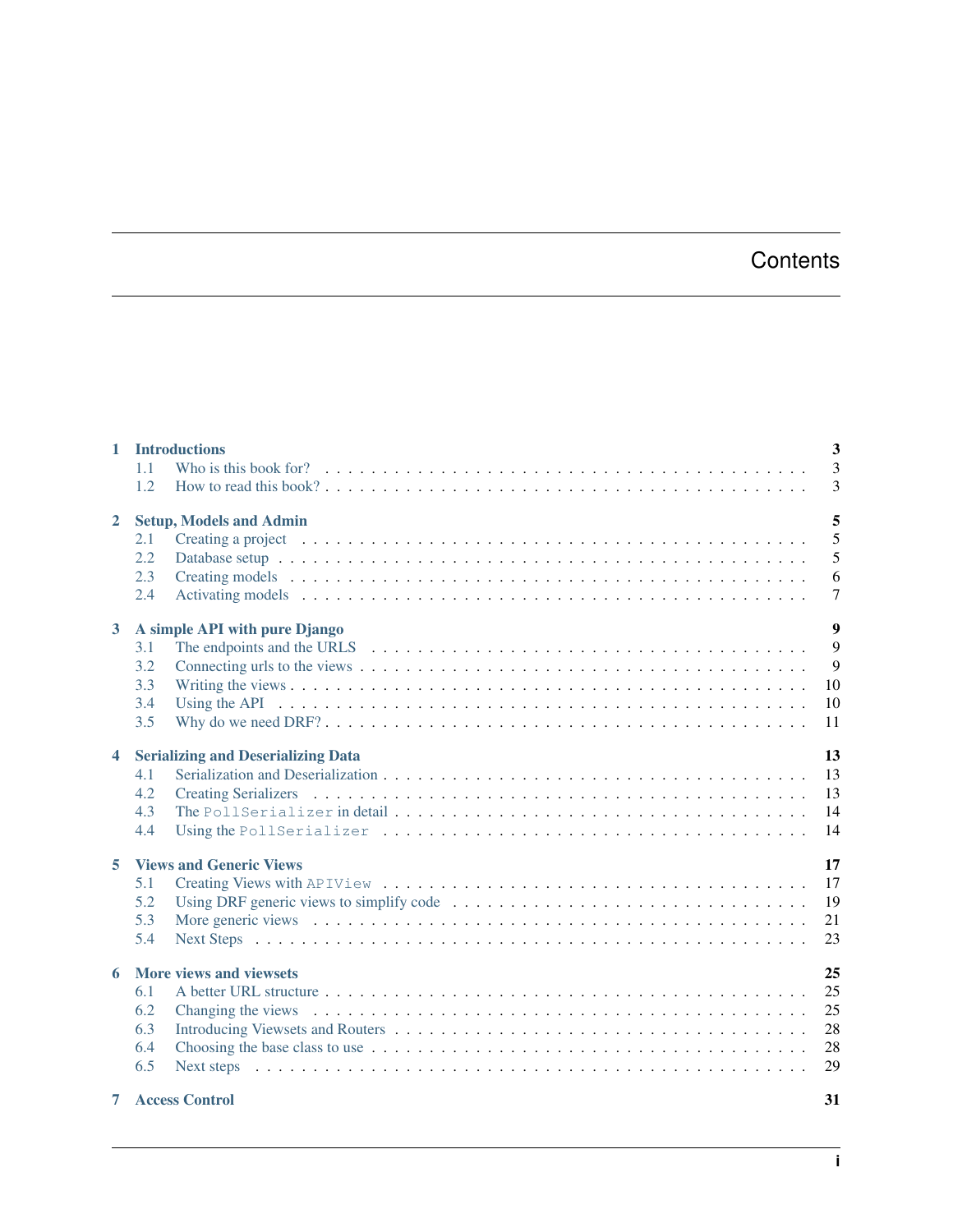|   | 7.1             |                                                                                                                         | 31 |
|---|-----------------|-------------------------------------------------------------------------------------------------------------------------|----|
|   | 7.2             |                                                                                                                         | 33 |
|   | 7.3             |                                                                                                                         | 34 |
|   | 7.4             | Fine grained access control $\dots \dots \dots \dots \dots \dots \dots \dots \dots \dots \dots \dots \dots \dots \dots$ | 35 |
|   | 7.5             |                                                                                                                         | 36 |
| 8 |                 | <b>Testing and Continuous Integeration</b>                                                                              | 37 |
|   | 8.1             |                                                                                                                         | 37 |
|   | 8.2             |                                                                                                                         | 38 |
|   | 8.3             |                                                                                                                         | 39 |
|   | 8.4             |                                                                                                                         | 41 |
|   | 8.5             |                                                                                                                         | 41 |
|   | 8.6             |                                                                                                                         | 41 |
|   | 8.7             |                                                                                                                         | 42 |
| 9 | <b>Appendix</b> |                                                                                                                         | 45 |
|   | 9.1             |                                                                                                                         |    |
|   | 9.2             |                                                                                                                         |    |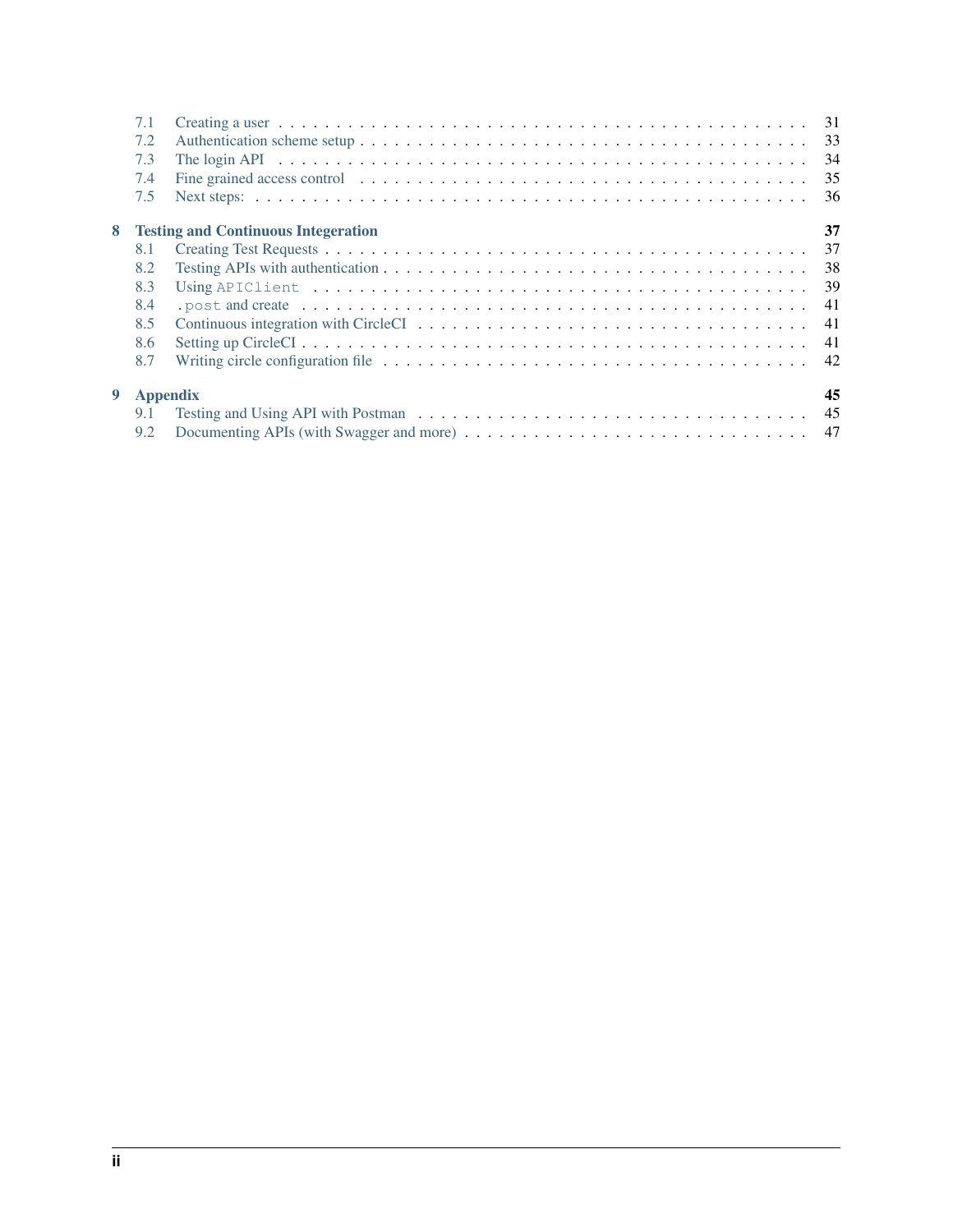Building APIs with Django and DRF takes over where the Django tutorials stop. In the Django tutorials, you built a regular Django polls app. We will rebuild an API for a similar app.

In the chapters to come, we will build a REST(ish) api with authorization, rate limiting, first with pure Django and then with DRF. We will cover testing, continuous integration, documentation tools and API collaboration tools.





Chapters: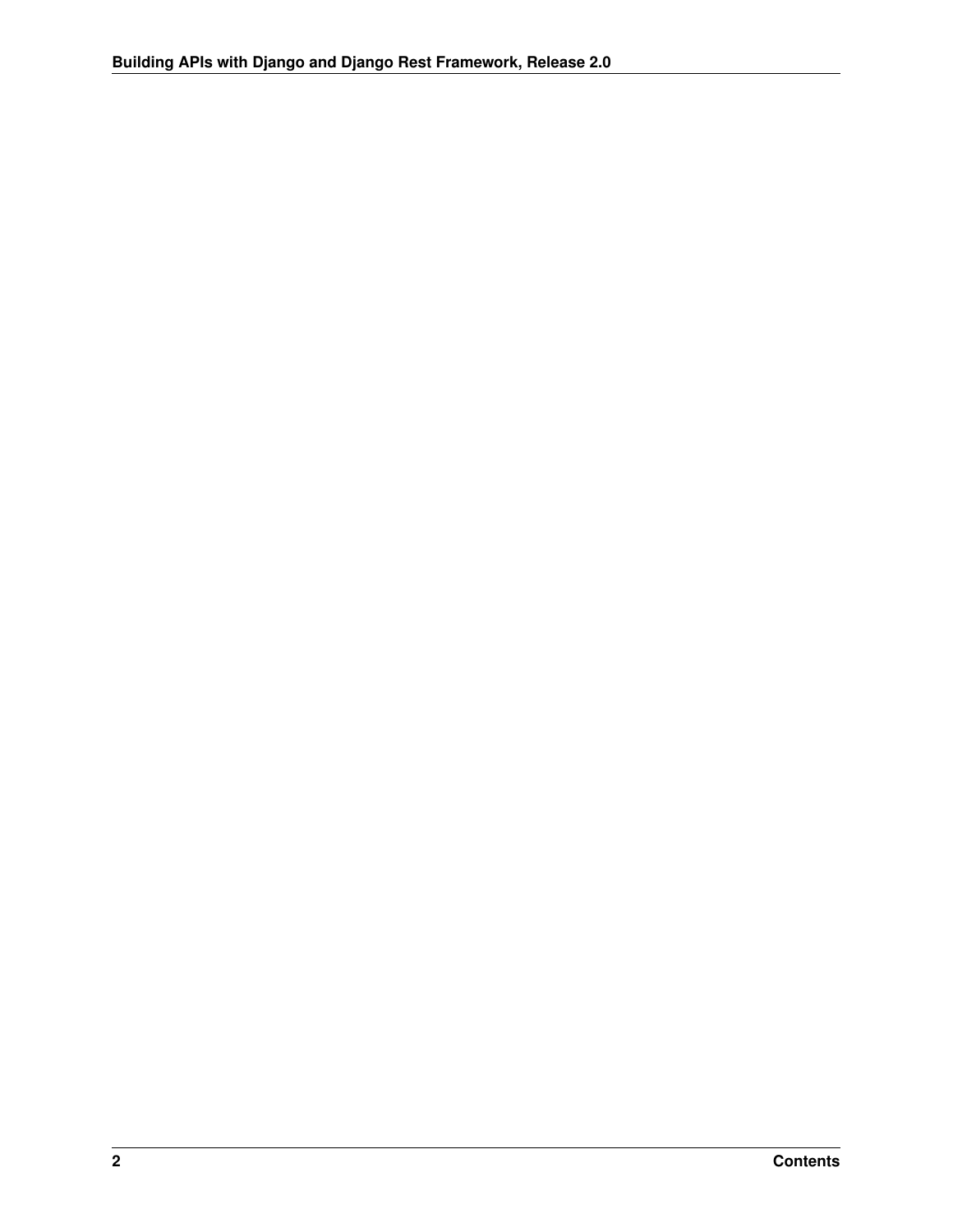# CHAPTER 1

# **Introductions**

<span id="page-6-0"></span>*Building APIs with Django and Django Rest Framework* starts where the [Django "Polls" tutorial](https://docs.djangoproject.com/en/2.0/intro/tutorial01/) stops, and takes you through building the polls app, but this time using APIs. You will learn the basics of Django Rest Framework including serialization, views, generic views, viewsets, testing, access control. You will also learn about API documentation using swagger and raml.

### <span id="page-6-1"></span>**1.1 Who is this book for?**

If you have finished the Django "Polls" tutorial, and want to learn using DRF to build APIs, this book is perfect for you. This book assumes some knowledge of Django and Python, which you should have built if you have finished the "Poll" turtorial. No existing knowledge of DRF is assumed.

## <span id="page-6-2"></span>**1.2 How to read this book?**

The chapters are meant to be read in order. If you have existing knowledge of some chapters, you can quickly go through that chapter, but I highly recommend reading them in order as each chapter builds on the previous.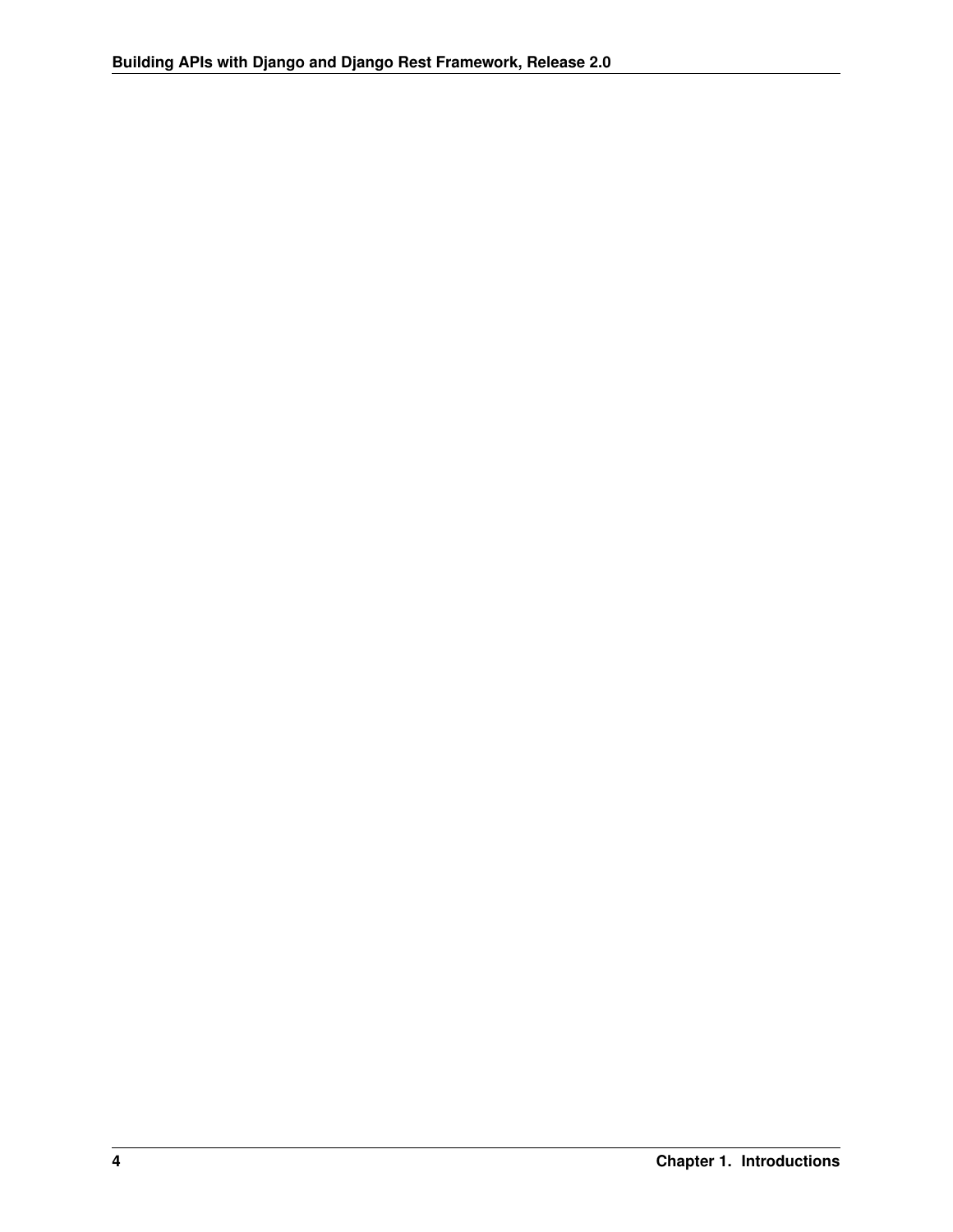# CHAPTER 2

### Setup, Models and Admin

<span id="page-8-0"></span>In this tutorial we will walk through a process of creating an API for a basic poll application. We will be using Python 3.6.x, Django 2.0.x and Django Rest Framework 3.7.x for creating API.

First things first, let's install the required modules within a virtual environment.

```
mkvirtualenv pollsapi
pip install Django
pip install djangorestframework
```
### <span id="page-8-1"></span>**2.1 Creating a project**

Earliest in order, to create a project we should move to the directory where we would like to store our code. For this go to command line and use cd command. Then trigger the startproject command.

django-admin startproject pollsapi

This command gives us a 'pollsapi' directoy. The contents of this directory look like this:

```
manage.py
pollsapi/
    __init__.py
   settings.py
   urls.py
    wsgi.py
```
#### <span id="page-8-2"></span>**2.2 Database setup**

We will use SQlite database, which is already included with Python. The pollsapi/settings.py file would already have the correct settings.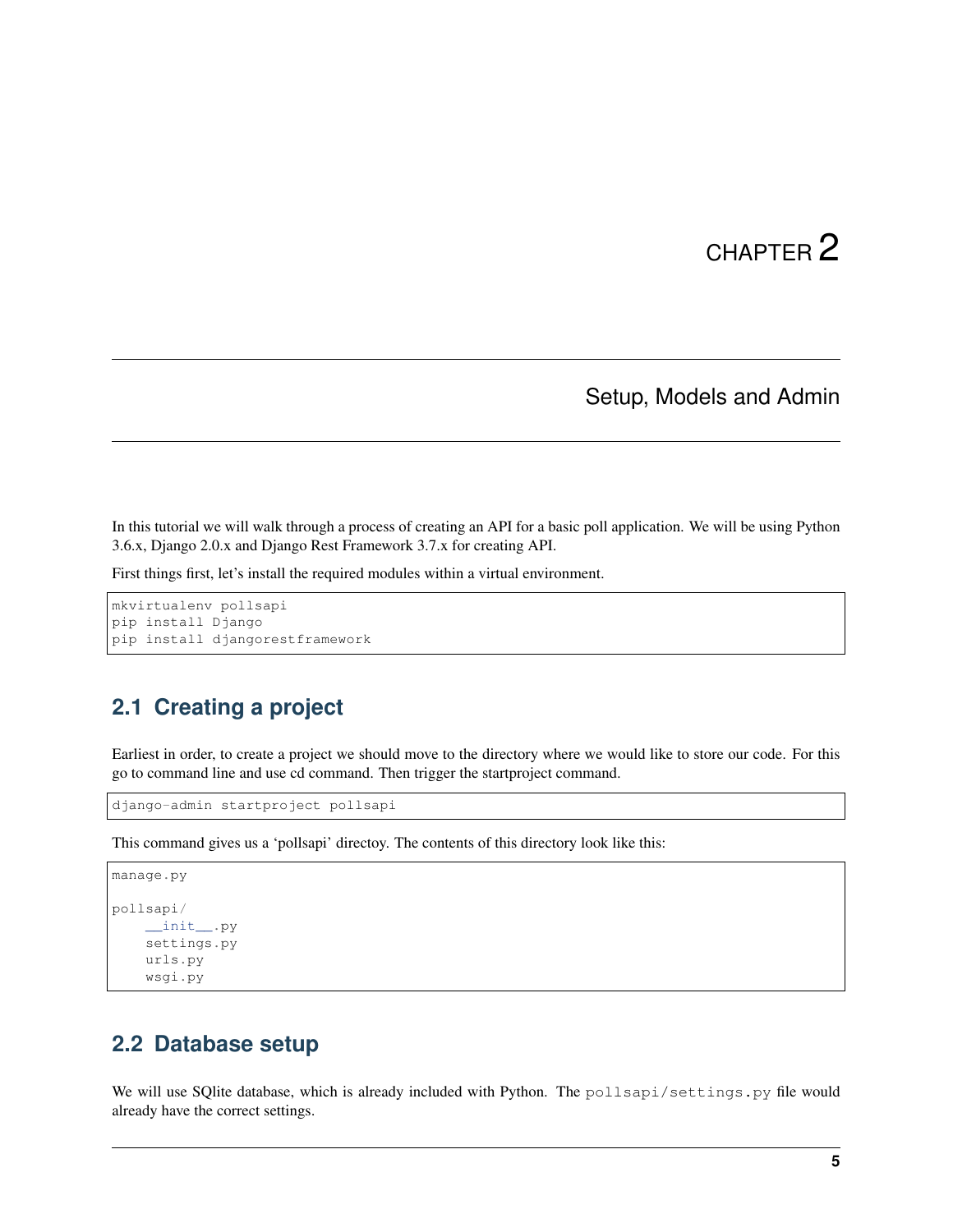```
DATABASES = {
    'default': {
        'ENGINE': 'django.db.backends.sqlite3',
        'NAME': os.path.join(BASE_DIR, 'db.sqlite3'),
    }
}
```
Now, use the migrate command which builds the needed database tables in regard to the django\_pollsapi/ settings.py file.

python manage.py migrate

### <span id="page-9-0"></span>**2.3 Creating models**

Before creating our database models, let us create our pollsapi App.

python manage.py startapp polls

The above command results in a 'polls' directory containing different files:

admin.py apps.py models.py tests.py views.py

Step in to 'models.py' file and start writing the models. For creating the polls api we are going to create a  $P \circ l \cdot l$  model, a Choice model and a Vote model. Once we are done with designing our models, the models.py file should look like this:

These models are the same as you would have seen in the Django introduction tutorial.

```
from django.db import models
from django.contrib.auth.models import User
class Poll(models.Model):
   question = models.CharField(max_length=100)
   created_by = models.ForeignKey(User, on_delete=models.CASCADE)
   pub_date = models.DateTimeField(auto_now=True)
   def __str__(self):
       return self.question
class Choice(models.Model):
   poll = models.ForeignKey(Poll, related_name='choices', on_delete=models.CASCADE)
   choice_text = models.CharField(max_length=100)
    def __str__(self):
        return self.choice_text
class Vote(models.Model):
    choice = models.ForeignKey(Choice, related_name='votes', on_delete=models.CASCADE)
```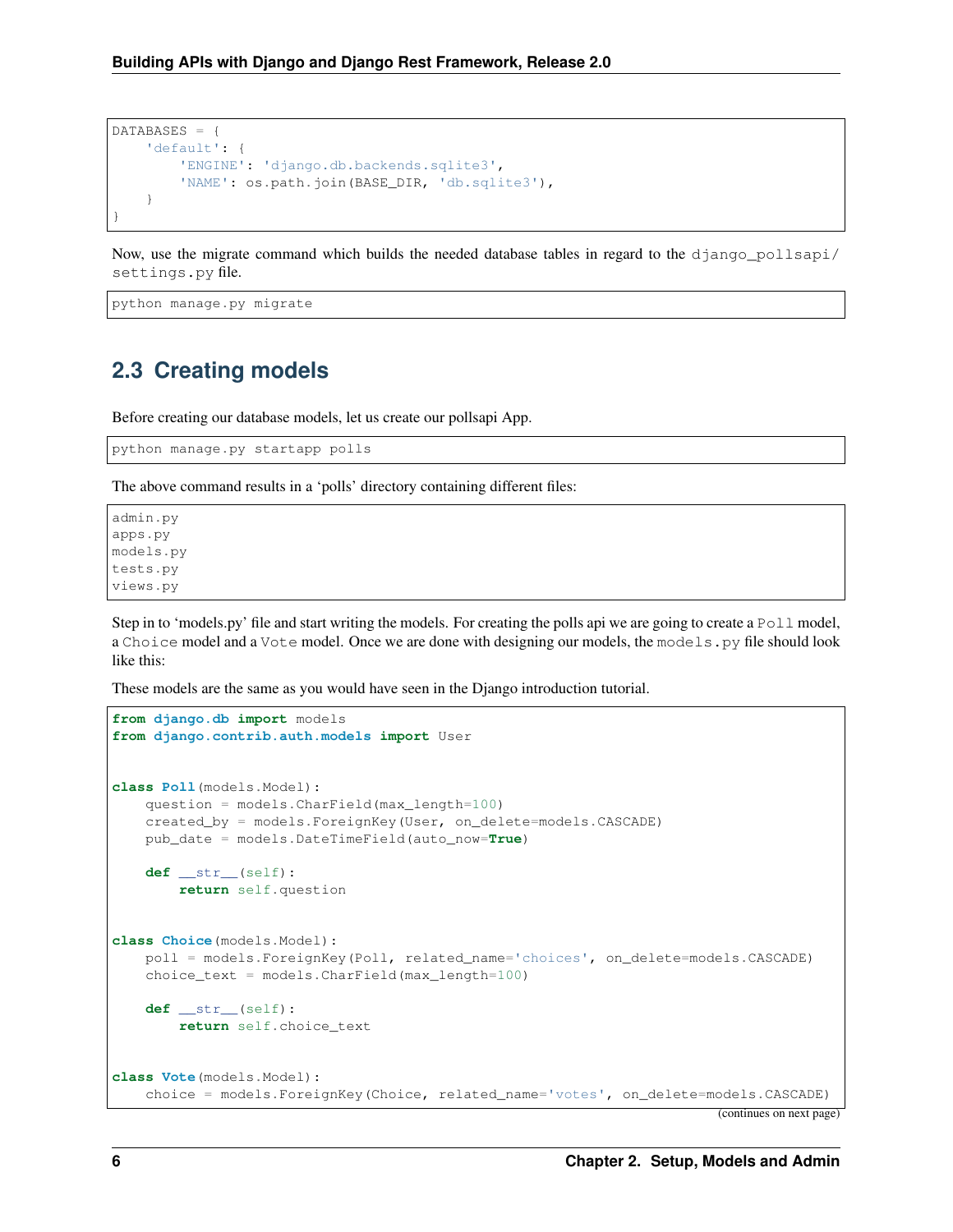```
poll = models.ForeignKey(Poll, on_delete=models.CASCADE)
voted_by = models.ForeignKey(User, on_delete=models.CASCADE)
class Meta:
    unique_together = ("poll", "voted_by")
```
The above models have been designed in such a way that, it would make our API bulding a smooth process.

### <span id="page-10-0"></span>**2.4 Activating models**

With the simple lines of code in the 'models.py' Django can create a database schema and a Python database-access API which has the capability to access the objects of Poll, Choice, Vote. To create the database tables to our models, 'rest\_framework' and 'polls' app needs to be added to the "INSTALLED\_APPS" in the 'django\_pollsapi/settings' file.

```
INSTALLED APPS = (
...
'rest_framework',
'polls',
)
```
Now, run the makemigrations command which will notify Django that new models have been created and those changes needs to be applied to the migration. Run migrate command to do the actual migration.

```
$ python manage.py makemigrations polls
```
\$ python manage.py migrate

Create an empty urls.py in your polls app.

```
urlpatterns = [
]
```
Go to pollsapi/urls.py and include the polls urls.

```
from django.urls import include, re_path
urlpatterns = [
    re_path(r'^', include('polls.urls')),
]
```
Now you can runserver

```
$ python manage.py runserver
```
Goto any browser of your choice and hit the url http://127.0.0.1:8000

And we are in business, with a Django *Congratulations* page greeting us. (Though we haven't added any API endpoints yet.)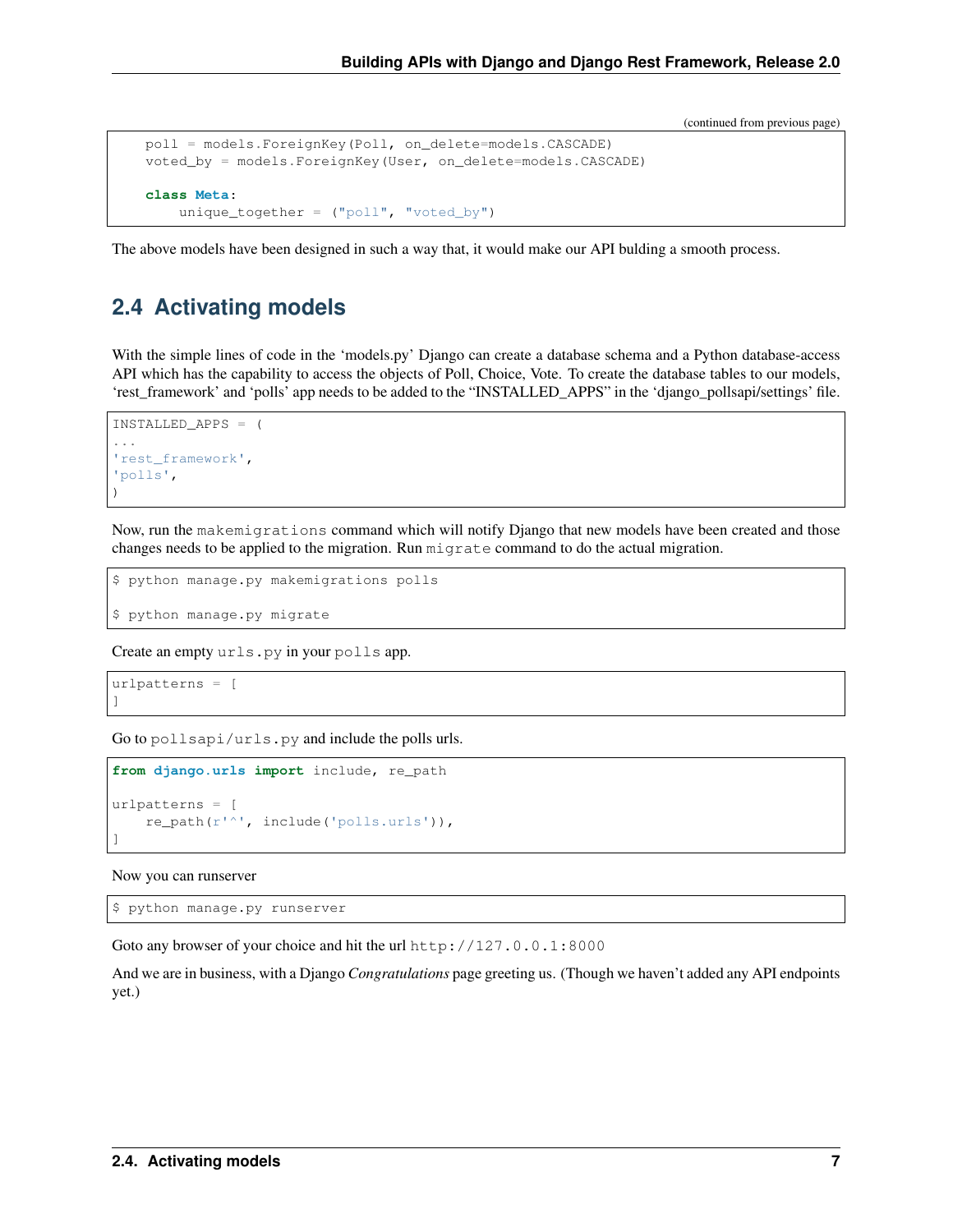

We will be adding API endpoints for creating and viewing polls in the next chapter.

#### **2.4.1 Setting up the admin**

You should register Poll and Choice in the admin like this.

```
from django.contrib import admin
from .models import Poll, Choice
admin.site.register(Poll)
admin.site.register(Choice)
```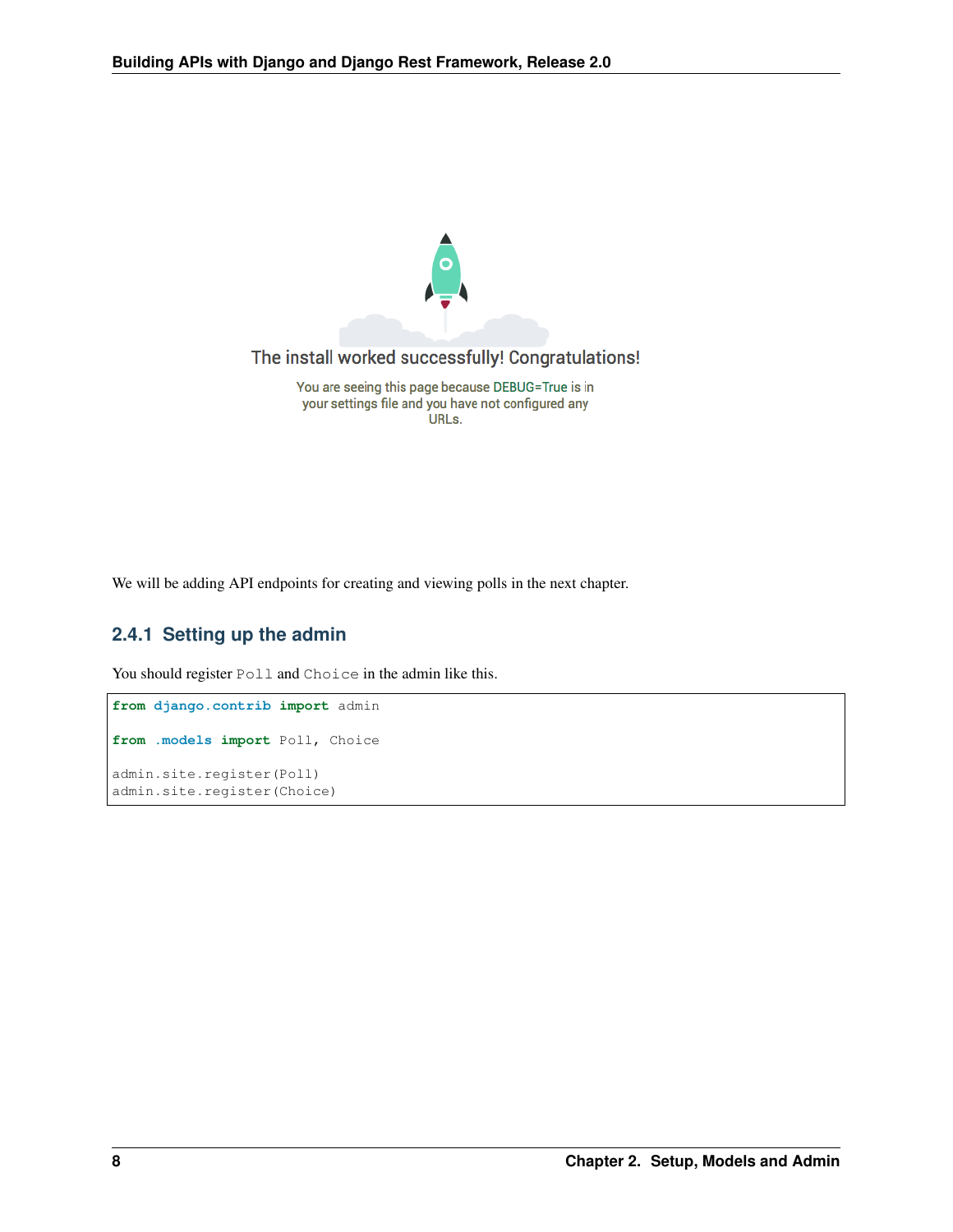# CHAPTER 3

# A simple API with pure Django

<span id="page-12-0"></span>In this chapter, we will build an API with pure Django. We will not use Django Rest Framework (Or any other library). To start add some Poll using the admin.

#### <span id="page-12-1"></span>**3.1 The endpoints and the URLS**

Our API will have two endpoints returning data in JSON format.

- /polls/ GETs list of Poll
- /polls/<id>/ GETs data of a specific Poll

## <span id="page-12-2"></span>**3.2 Connecting urls to the views**

Write two place holder view functions and connect them in your urls.py. We will finish polls\_list and polls\_detail shortly.

```
# In views.py
def polls_list(request):
   pass
def polls_detail(request, pk):
   pass
# in urls.py
from django.urls import path
from .views import polls_list, polls_detail
urlpatterns = [
   path("polls/", polls_list, name="polls_list"),
```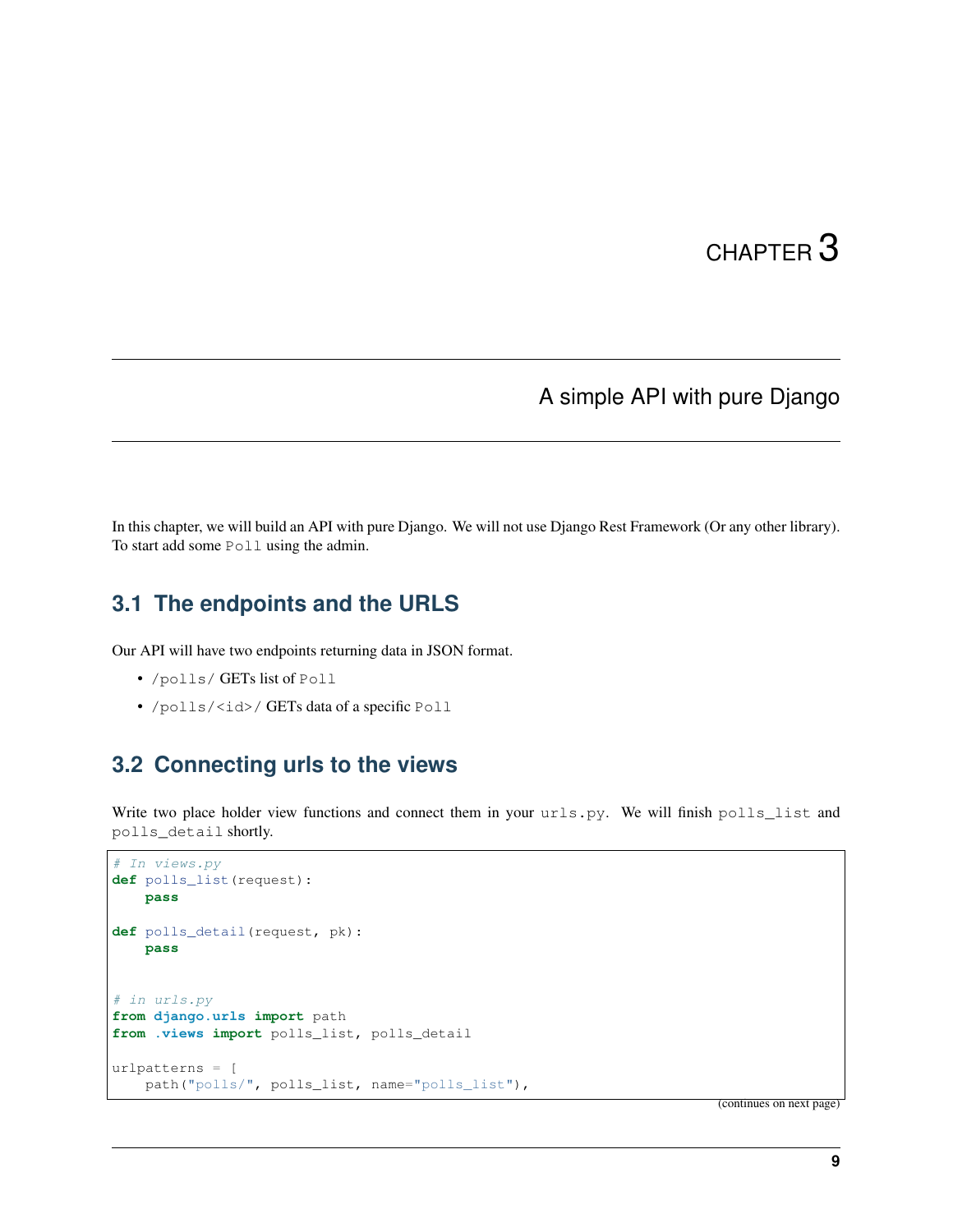path("polls/<int:pk>/", polls\_detail, name="polls\_detail")

#### <span id="page-13-0"></span>**3.3 Writing the views**

]

We will now write the polls\_list and polls\_detail

```
from django.shortcuts import render, get_object_or_404
from django.http import JsonResponse
from .models import Poll
def polls_list(request):
   MAX_OBJECTS = 20
   polls = Poll.objects.all()[:MAX_OBJECTS]
    data = {"results": list(polls.values("question", "created_by__username", "pub_date
\leftrightarrow"))}}
   return JsonResponse(data)
def polls_detail(request, pk):
   poll = get_object_or_404(Poll, pk=pk)
    data = \{ "results": {
        "question": poll.question,
        "created_by": poll.created_by.username,
        "pub_date": poll.pub_date
    }}
    return JsonResponse(data)
```
This should be standard Django for you.  $polls = Poll.objects.all()[:20] gets us up to 20$ Poll objects. We get a list of dictionaries using {"results": list(polls.values("question", "created\_by\_\_username", "pub\_date"))} and return it with a JsonResponse. A JsonResponse is a like HttpResponse with content-type=application/json.

Similarly, *polls\_detail* gets a specific Poll using  $qet\_object\_or\_404(Pol1, pk=pk)$ , and returns it wrapped in JsonResponse.

### <span id="page-13-1"></span>**3.4 Using the API**

You can now access the API using curl, wget, postman, browser or any other API consuming tools. Here is the response with curl.

```
$ curl http://localhost:8000/polls/
{"results": [{"pk": 1, "question": "What is the weight of an unladen swallow?",
˓→"created_by__username": "shabda", "pub_date": "2018-03-12T10:14:19.002Z"}, {"pk": 2,
˓→ "question": "What do you prefer, Flask or Django?", "created_by__username": "shabda
˓→", "pub_date": "2018-03-12T10:15:55.949Z"}, {"pk": 3, "question": "What is your
˓→favorite vacation spot?", "created_by__username": "shabda", "pub_date": "2018-03-
˓→12T10:16:11.998Z"}]}
```
You should consider using postman or a similar tool. This is how your API looks in Postman.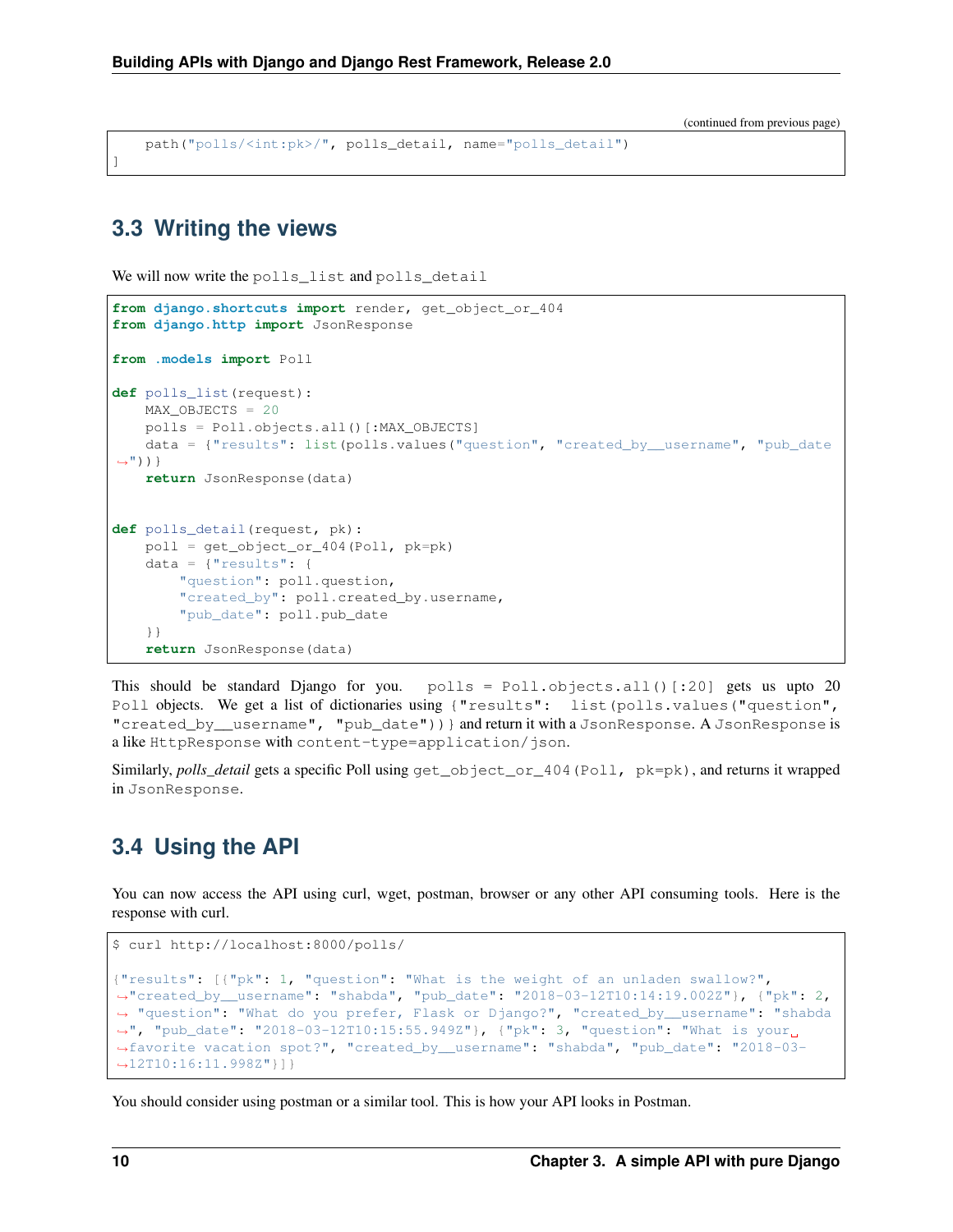| $GET \vee$                                                                                      | http://localhost:8000/polls/2/                                                                                                           | <b>Send</b><br>Save<br>$\sim$<br>Params      |
|-------------------------------------------------------------------------------------------------|------------------------------------------------------------------------------------------------------------------------------------------|----------------------------------------------|
| Authorization                                                                                   | Headers (2)<br>Pre-request Script<br>Body<br>Tests                                                                                       | Cookies Code                                 |
| Type                                                                                            | No Auth                                                                                                                                  |                                              |
| Cookies<br>Body                                                                                 | Headers (5)<br>Tests                                                                                                                     | Status: 200 OK<br>Time: 14 ms<br>Size: 305 B |
| Raw<br>Pretty                                                                                   | $JSON \vee$<br>Preview                                                                                                                   |                                              |
| $1 - \lfloor \frac{1}{2} \rfloor$<br>$2 -$<br>3<br>4<br>5<br>$\,$ 6<br>ł<br>$\overline{7}$<br>} | "results": {<br>"question": "What do you prefer, Flask or Django?",<br>"created_by": "shabda",<br>"pub_date": "2018-03-12T10:15:55.949Z" |                                              |
|                                                                                                 |                                                                                                                                          |                                              |
|                                                                                                 |                                                                                                                                          |                                              |

# <span id="page-14-0"></span>**3.5 Why do we need DRF?**

#### (DRF = Django Rest Framework)

We were able to build the API with just Django, without using DRF, so why do we need DRF? Almost always, you will need common tasks with your APIs, such as access control, serialization, rate limiting and more.

DRF provides a well thought out set of base components and convenient hook points for building APIs. We will be using DRF in the rest of the chapters.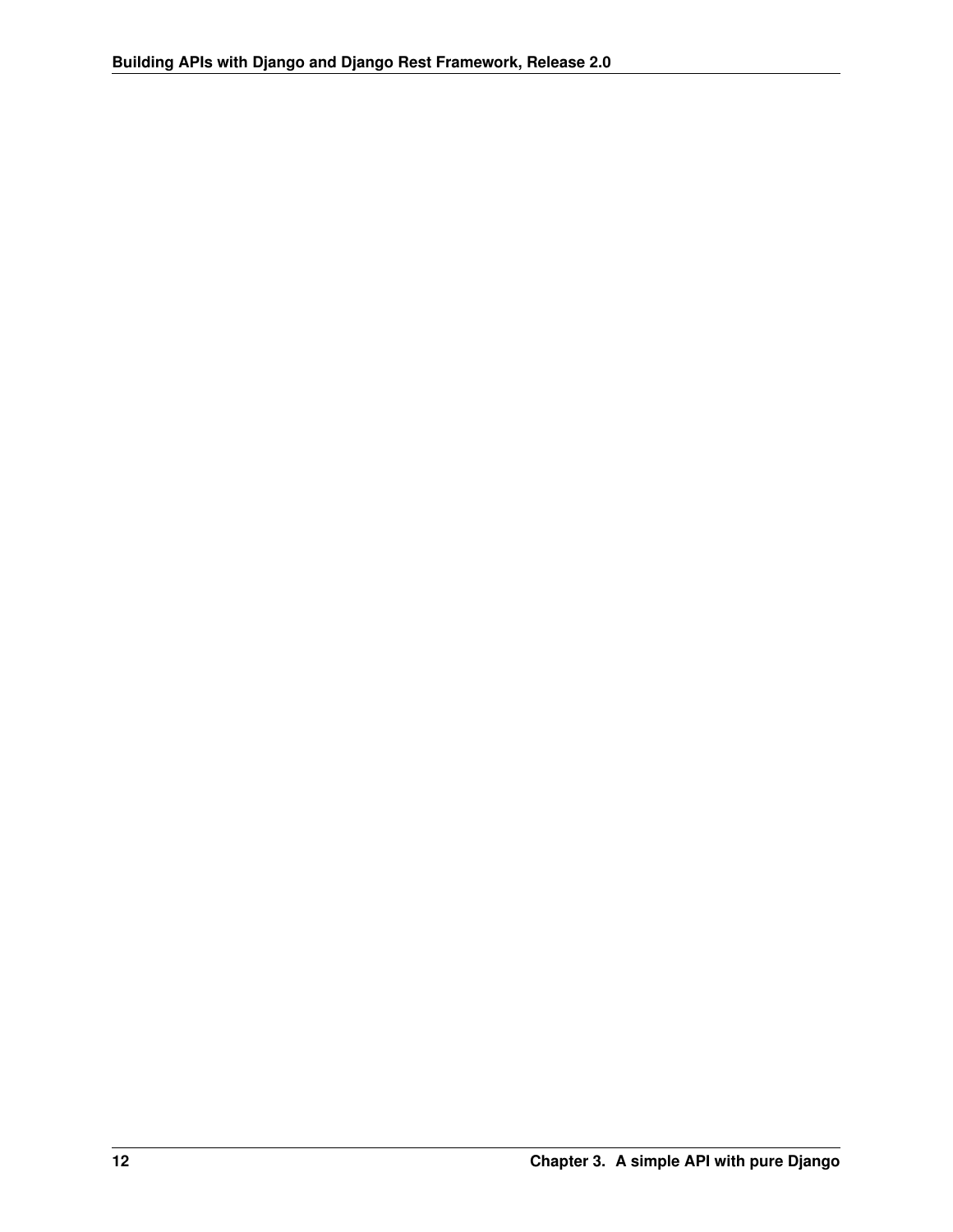# CHAPTER 4

### Serializing and Deserializing Data

<span id="page-16-0"></span>DRF makes the process of building web API's simple and flexible. With batteries included, it comes with well designed base classes which allows us to serialize and deserialize data.

#### <span id="page-16-1"></span>**4.1 Serialization and Deserialization**

The first thing we need for our API is to provide a way to serialize model instances into representations. Serialization is the process of making a streamable representation of the data which we can transfer over the network. Deserialization is its reverse process.

## <span id="page-16-2"></span>**4.2 Creating Serializers**

Lets get started with creating serializer classes which will serialize and deserialize the model instances to json representations. Create a file named polls/serializers.py. We will use ModelSerializer which will reduce code duplication by automatically determing the set of fields and by creating implementations of the create() and update() methods.

```
Our polls/serializers.py looks like this.
```

```
from rest_framework import serializers
from .models import Poll, Choice, Vote
class VoteSerializer(serializers.ModelSerializer):
   class Meta:
       model = Vote
        fields = '__all__'class ChoiceSerializer(serializers.ModelSerializer):
```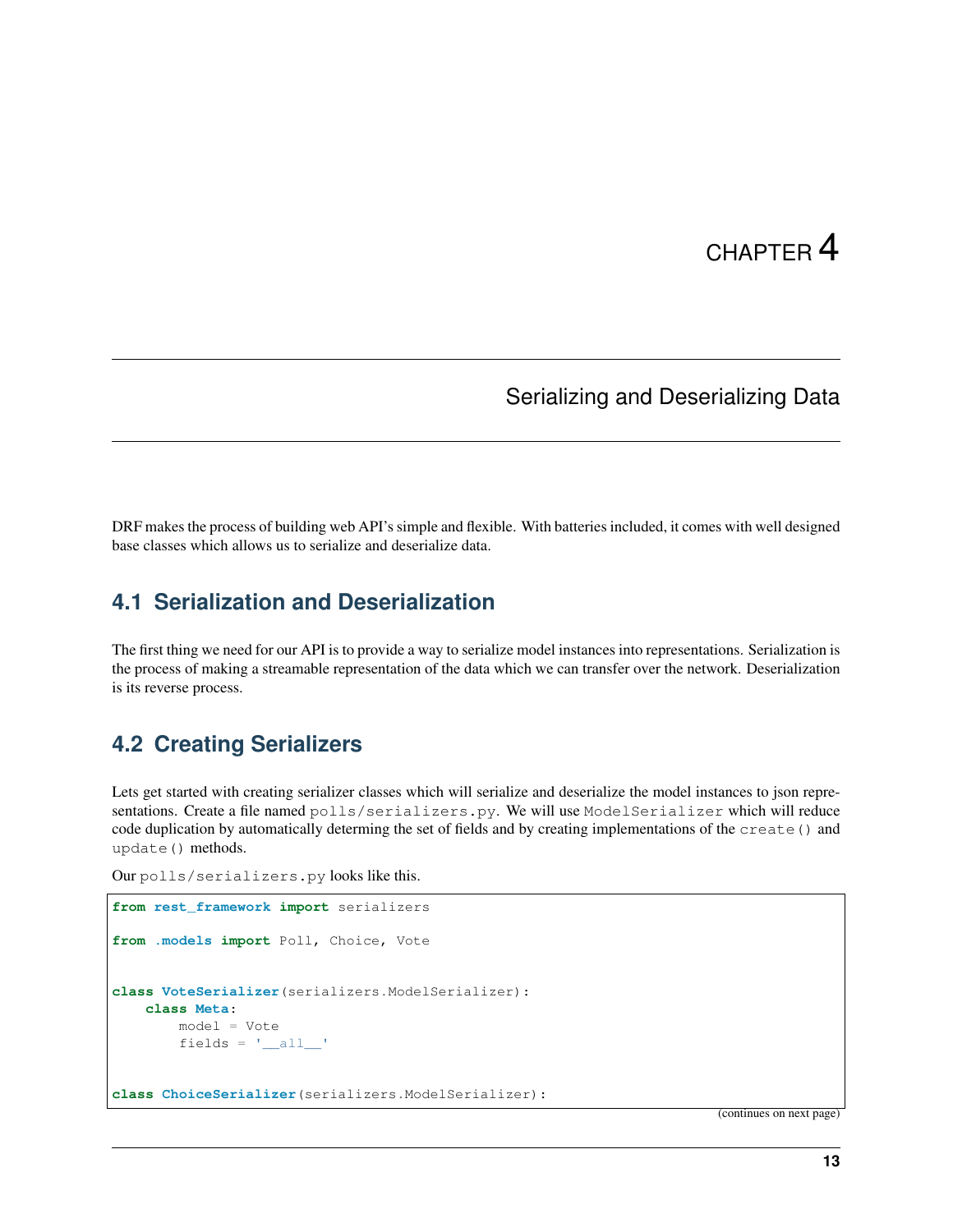```
votes = VoteSerializer(many=True, required=False)
   class Meta:
        model = Choice
        fields = \prime all \primeclass PollSerializer(serializers.ModelSerializer):
   choices = ChoiceSerializer(many=True, read_only=True, required=False)
   class Meta:
       model = Poll
        fields = '__all__'
```
#### <span id="page-17-0"></span>**4.3 The PollSerializer in detail**

Our PollSerializer looks like this.

```
...
class PollSerializer(serializers.ModelSerializer):
   choices = ChoiceSerializer(many=True, read_only=True, required=False)
   class Meta:
       model = Poll
       fields = '__all__'
```
What have we got with this? The PollSerializer class has a number of methods,

- A is\_valid(self, ..) method which can tell if the data is sufficient and valid to create/update a model instance.
- A save (self,  $\ldots$ ) method, which knows how to create or update an instance.
- A create (self, validated data, ..) method which knows how to create an instance. This method can be overriden to customize the create behaviour.
- A update(self, instance, validated\_data, ..) method which knows how to update an instance. This method can be overriden to customize the update behaviour.

#### <span id="page-17-1"></span>**4.4 Using the PollSerializer**

Let's use the serializer to create a Poll object.

```
In [1]: from polls.serializers import PollSerializer
In [2]: from polls.models import Poll
In [3]: poll_serializer = PollSerializer(data={"question": "Mojito or Caipirinha?",
˓→"created_by": 1})
In [4]: poll_serializer.is_valid()
Out[4]: True
```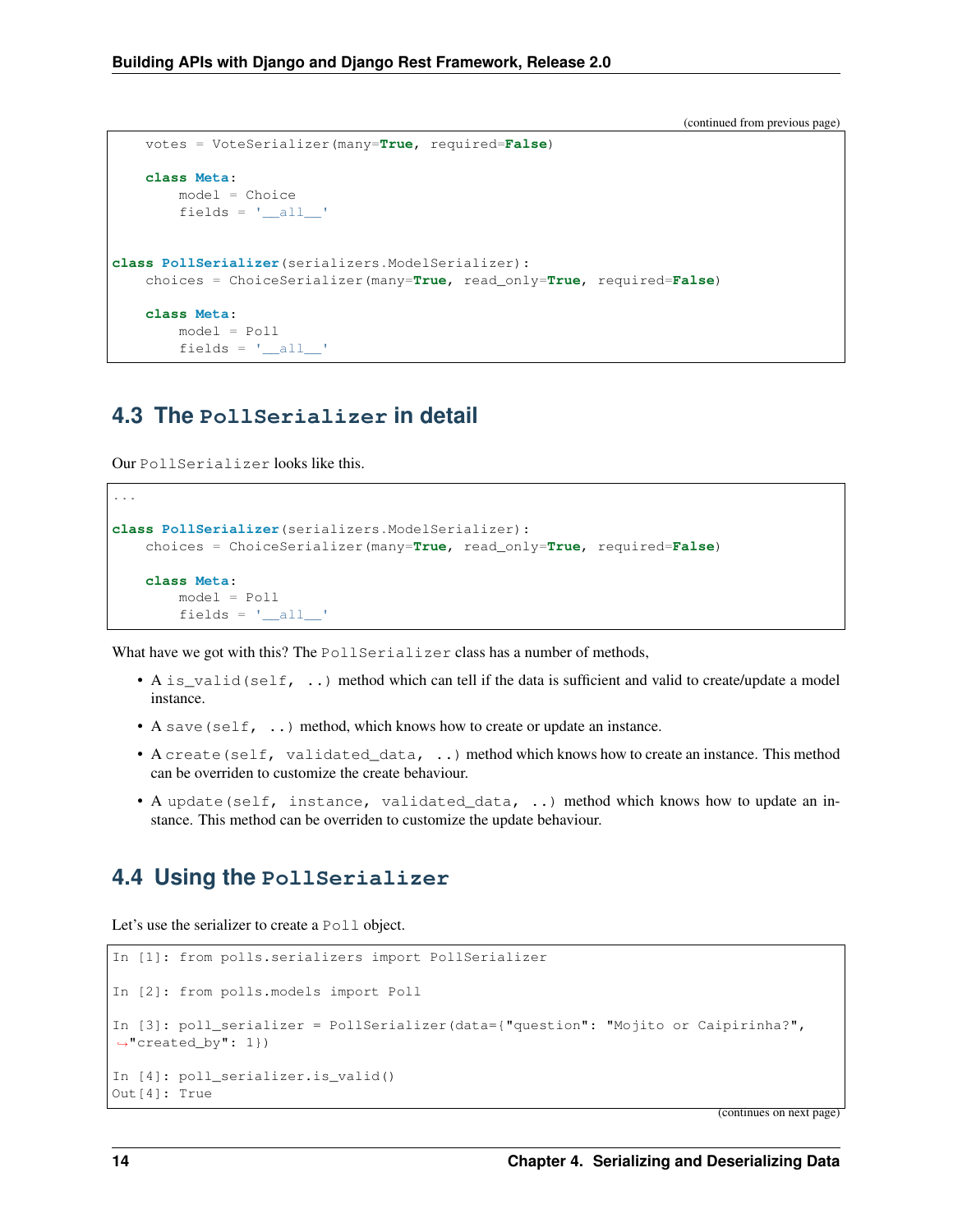```
In [5]: poll = poll_serializer.save()
In [6]: poll.pk
Out[6]: 5
```
The  $p$ oll.pk line tells us that the object has been commited to the DB. You can also use the serializer to update a Poll object.

```
In [9]: poll_serializer = PollSerializer(instance=poll, data={"question": "Mojito,
˓→Caipirinha or margarita?", "created_by": 1})
In [10]: poll_serializer.is_valid()
Out[10]: True
In [11]: poll_serializer.save()
Out[11]: <Poll: Mojito, Caipirinha or margarita?>
In [12]: Poll.objects.get(pk=5).question
Out[12]: 'Mojito, Caipirinha or margarita?'
```
We can see that calling save on a Serializer with instance causes that instance to be updated. Poll.objects. get(pk=5).question verifies that the Poll was updated.

In the next chapter, we will use the serializers to write views.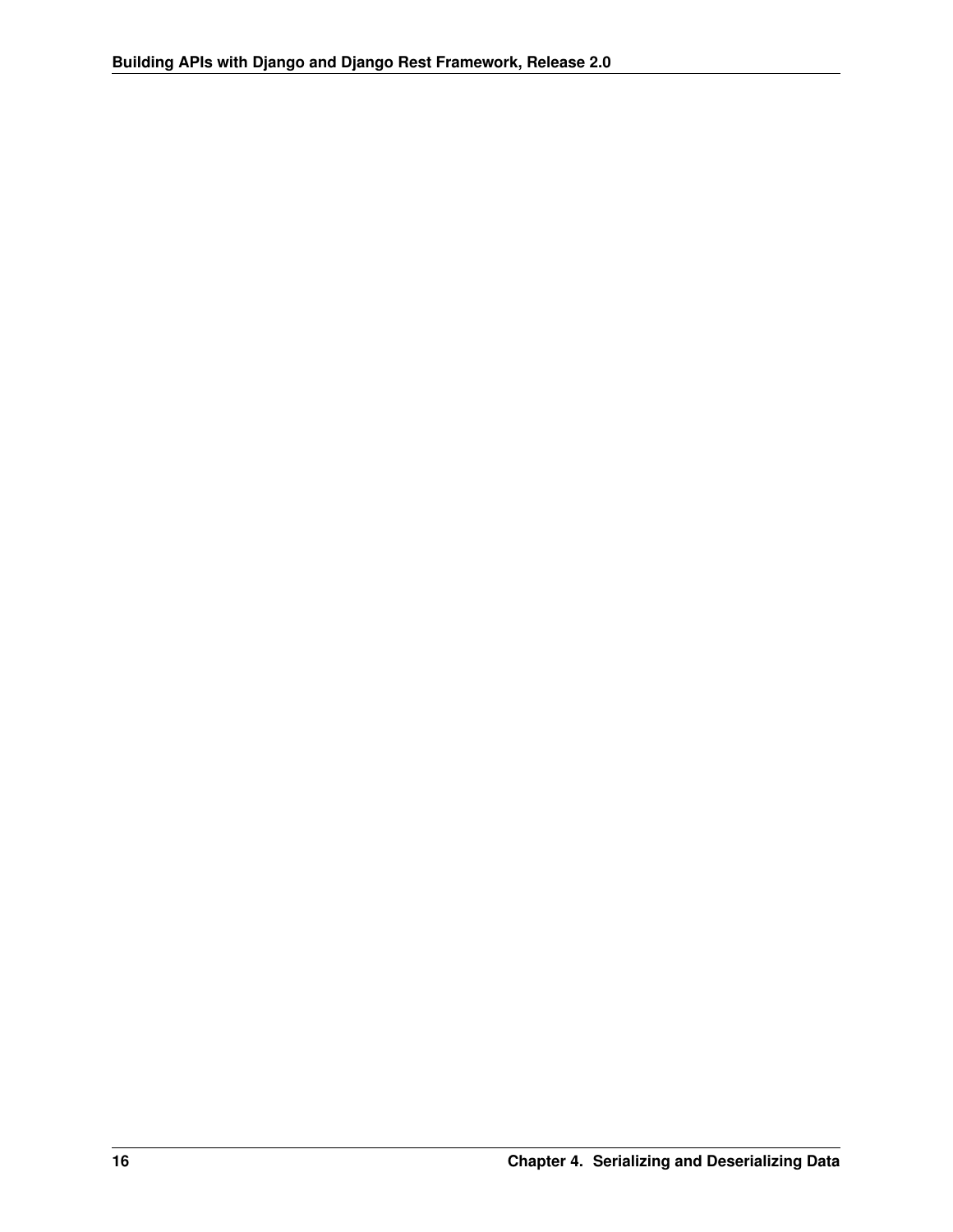# CHAPTER 5

### Views and Generic Views

<span id="page-20-0"></span>In this chapter, we will create views using APIVIew, and generics.ListCreateAPIView and family.

# <span id="page-20-1"></span>**5.1 Creating Views with APIView**

To start with, we will use the APIView to build the polls list and poll detail API we built in the chapter, *[A simple API](#page-12-0) [with pure Django](#page-12-0)*.

Add this to a new file polls/apiviews.py

```
from rest_framework.views import APIView
from rest_framework.response import Response
from django.shortcuts import get_object_or_404
from .models import Poll, Choice
from .serializers import PollSerializer
class PollList(APIView):
   def get(self, request):
       polls = Poll.objects.all()[:20]
       data = PollSerializer(polls, many=True).data
       return Response(data)
class PollDetail(APIView):
   def get(self, request, pk):
       poll = get_object_or_404(Poll, pk=pk)
        data = PollSerializer(poll).data
        return Response(data)
```
And change your urls.py to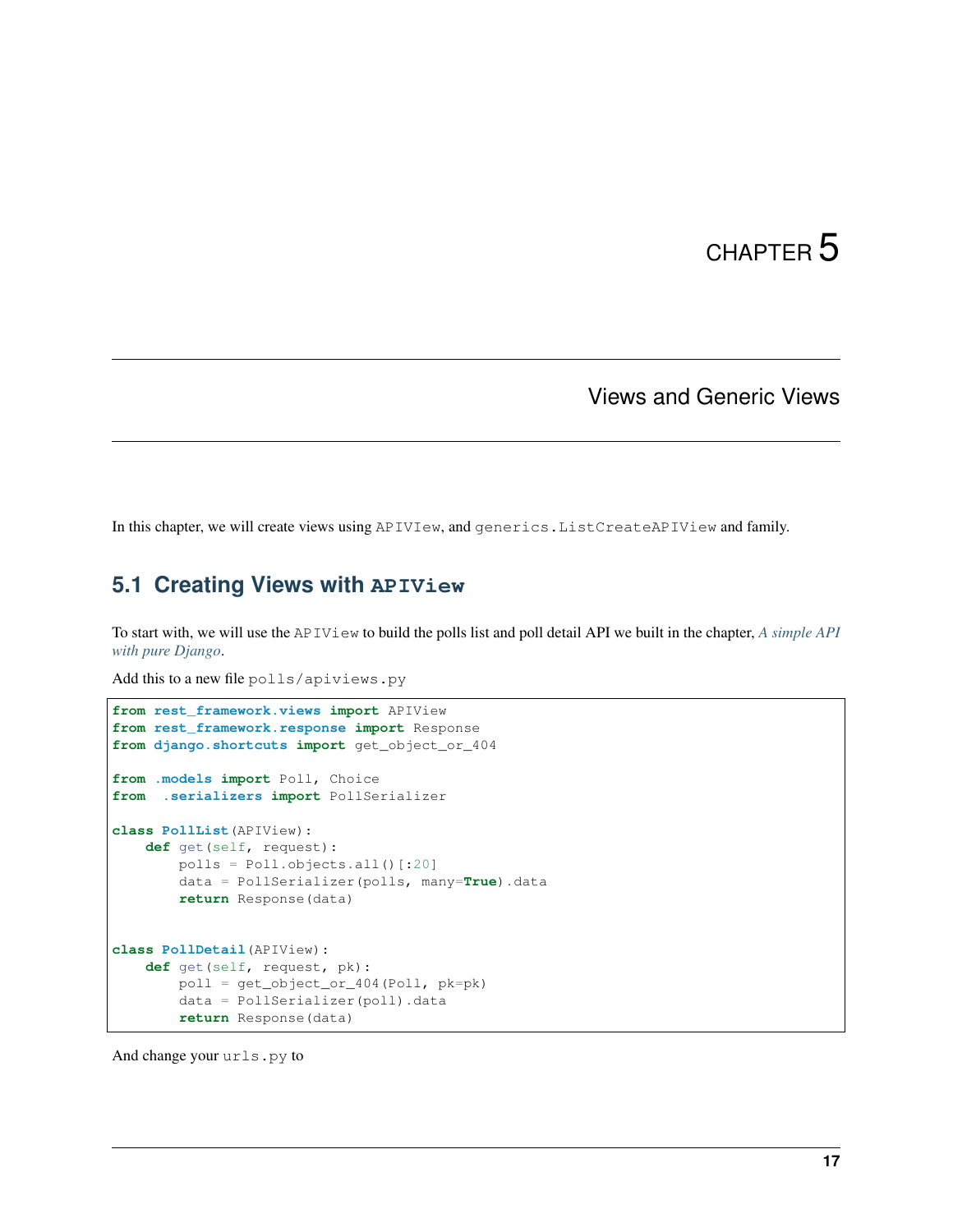```
from django.urls import path
from .apiviews import PollList, PollDetail
urlpatterns = [
   path("polls/", PollList.as_view(), name="polls_list"),
   path("polls/<int:pk>/", PollDetail.as_view(), name="polls_detail")
]
```
DRF comes with a browsable api, so you can directly open http://localhost:8000/polls/ in the browser. It looks like this

|                                                                                                                                    | Poll List                                                                                                                                                                                                                                                                                                                                                                                                                                                                                                                                                                                                                                                                                                                                      | <b>OPTIONS</b><br><b>GET</b> |
|------------------------------------------------------------------------------------------------------------------------------------|------------------------------------------------------------------------------------------------------------------------------------------------------------------------------------------------------------------------------------------------------------------------------------------------------------------------------------------------------------------------------------------------------------------------------------------------------------------------------------------------------------------------------------------------------------------------------------------------------------------------------------------------------------------------------------------------------------------------------------------------|------------------------------|
|                                                                                                                                    | GET /polls/?format=api                                                                                                                                                                                                                                                                                                                                                                                                                                                                                                                                                                                                                                                                                                                         |                              |
| $\mathcal{A}$<br>$\mathbf{F}$<br>$\mathcal{L}$<br>Ъ,<br>$\mathcal{F}$<br>Ъ,<br>$\overline{A}$<br>$\mathbf{F}_{i}$<br>$\mathcal{F}$ | <b>HTTP 200 OK</b><br>Allow: GET, HEAD, OPTIONS<br>Content-Type: application/json<br>Vary: Accept<br>"id": 1.<br>"choices": [],<br>"question": "What is the weight of an unladen swallow?",<br>"pub_date": "2018-03-12T10:14:19.002337Z",<br>"created_by": 1<br>" $id$ ": 2,<br>"choices": [],<br>"question": "What do you prefer, Flask or Django?",<br>"pub_date": "2018-03-12T10:15:55.949721Z",<br>"created_by": 1<br>"id": 3,<br>"choices": [],<br>"question": "What is your favorite vacation spot?",<br>"pub_date": "2018-03-12T10:16:11.998387Z",<br>"created_by": 1<br>"id": 4.<br>"choices": [],<br>"question": "Mojito, Caipirinha or margarita?",<br>"pub_date": "2018-03-13T09:24:52.709870Z",<br>"created_by": 1<br>" $id$ ": 5. |                              |
|                                                                                                                                    | "choices": [],<br>"question": "Mojito, Caipirinha or margarita?",<br>"pub_date": "2018-03-13T10:40:01.601316Z",<br>"created_by": 1                                                                                                                                                                                                                                                                                                                                                                                                                                                                                                                                                                                                             |                              |
|                                                                                                                                    |                                                                                                                                                                                                                                                                                                                                                                                                                                                                                                                                                                                                                                                                                                                                                |                              |

You can now do an options request to */polls/*, which gives

```
{
    "name": "Poll List",
    "description": "",
    "renders": [
        "application/json",
        "text/html"
    \frac{1}{2},
    "parses": [
        "application/json",
        "application/x-www-form-urlencoded",
        "multipart/form-data"
    ]
}
```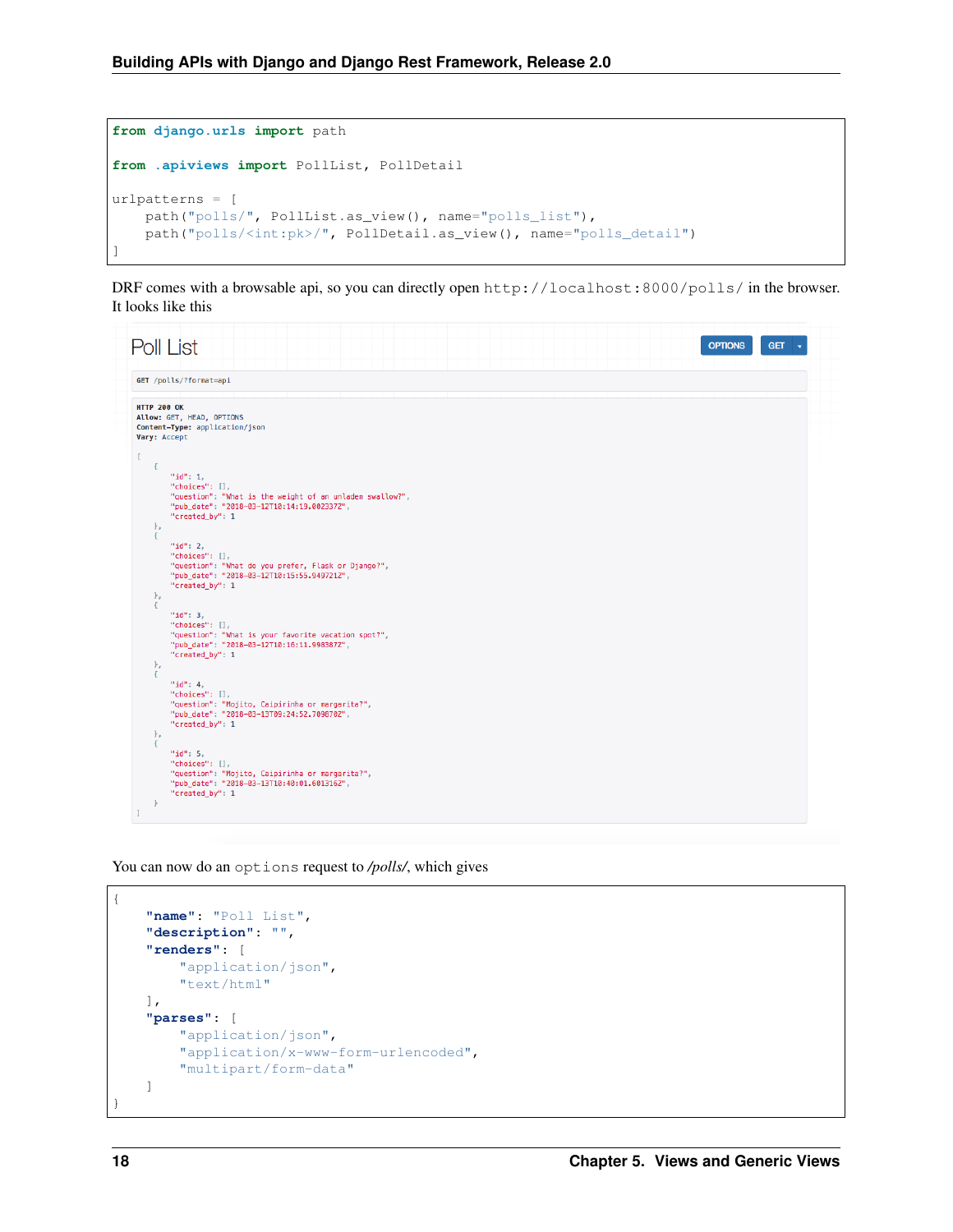|                                                                                                                        | http://localhost:8000/polls/<br>OPTIONS V                                                                                                                                                                         | Params         | Send        | Save<br>$\sim$ |
|------------------------------------------------------------------------------------------------------------------------|-------------------------------------------------------------------------------------------------------------------------------------------------------------------------------------------------------------------|----------------|-------------|----------------|
| Authorization                                                                                                          | Headers (2)<br>Body $\bullet$<br>Pre-request Script<br>Tests                                                                                                                                                      |                |             | Cookies Code   |
| Type                                                                                                                   | No Auth<br>$\checkmark$                                                                                                                                                                                           |                |             |                |
| Body                                                                                                                   | Cookies<br>Headers (7)<br>Tests                                                                                                                                                                                   | Status: 200 OK | Time: 82 ms | Size: 393 B    |
| Pretty                                                                                                                 | ₹<br>$JSON \vee$<br>Raw<br>Preview                                                                                                                                                                                |                |             |                |
| $1 - 5$<br>$\overline{2}$<br>3<br>$4 -$<br>5<br>6<br>$\overline{7}$<br>$8 -$<br>$\overline{9}$<br>10<br>11<br>12<br>13 | "name": "Poll List",<br>"description" "",<br>"renders": [<br>"application/json",<br>"text/html"<br>J,<br>"parses": [<br>"application/json",<br>"application/x-www-form-urlencoded",<br>"multipart/form-data"<br>ŀ |                |             |                |

#### This is how it looks like in postman.

### <span id="page-22-0"></span>**5.2 Using DRF generic views to simplify code**

The PollList and PollDetail get the work done, but there are bunch of common operations, we can do it in abstract away.

The generic views of Django Rest Framework help us in code reusablity. They infer the response format and allowed methods from the serializer class and base class.

Change your apiviews.py to the below code, and leave urls.py as is.

```
from rest_framework import generics
from .models import Poll, Choice
from .serializers import PollSerializer, ChoiceSerializer,\
   VoteSerializer
class PollList(generics.ListCreateAPIView):
   queryset = Poll.objects.all()
    serializer_class = PollSerializer
class PollDetail(generics.RetrieveDestroyAPIView):
    queryset = Poll.objects.all()
    serializer_class = PollSerializer
```
With this change, GET requests to  $/polls / and /polls /$ , continue to work as was, but we have a more data available with OPTIONS.

Do an OPTIONs request to /polls/, and you will get a response like this.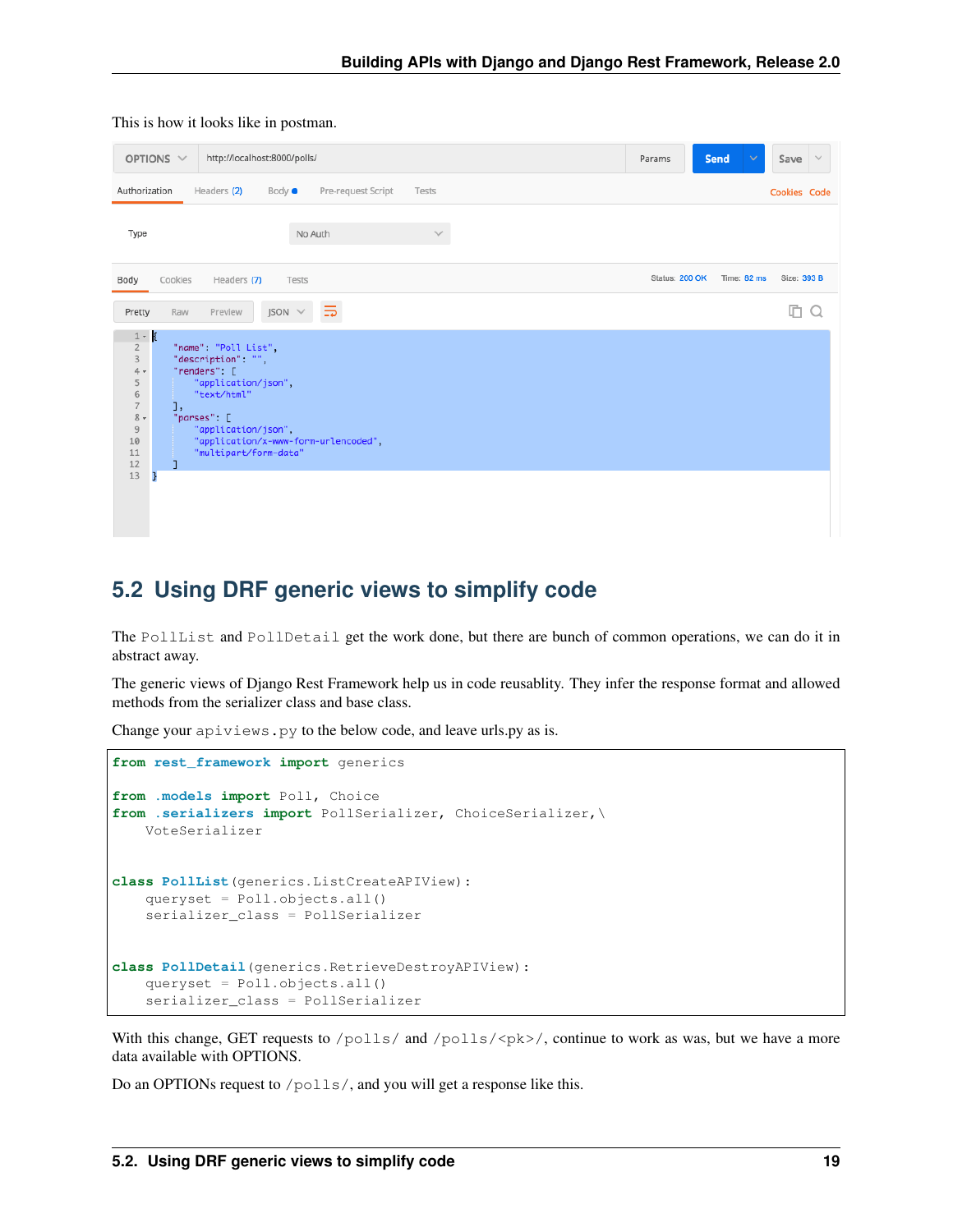```
{
    "name": "Poll List",
    "description": "",
    "renders": [
        "application/json",
        "text/html"
    \frac{1}{2},
    "parses": [
        "application/json",
        "application/x-www-form-urlencoded",
        "multipart/form-data"
    \frac{1}{2},
    "actions": {
        "POST": {
            "id": {
                 "type": "integer",
                "required": false,
                "read_only": true,
                "label": "ID"
            },
            // ...
            },
            "question": {
                "type": "string",
                "required": true,
                "read_only": false,
                "label": "Question",
                "max_length": 100
            },
            "pub_date": {
                "type": "datetime",
                "required": false,
                "read_only": true,
                "label": "Pub date"
            },
            "created_by": {
                 "type": "field",
                 "required": true,
                "read_only": false,
                "label": "Created by"
            }
        }
    }
}
```
This tells us

- Our API now accepts POST
- The required data fields
- The type of each data field.

Pretty nifty! This is what it looks like in Postman.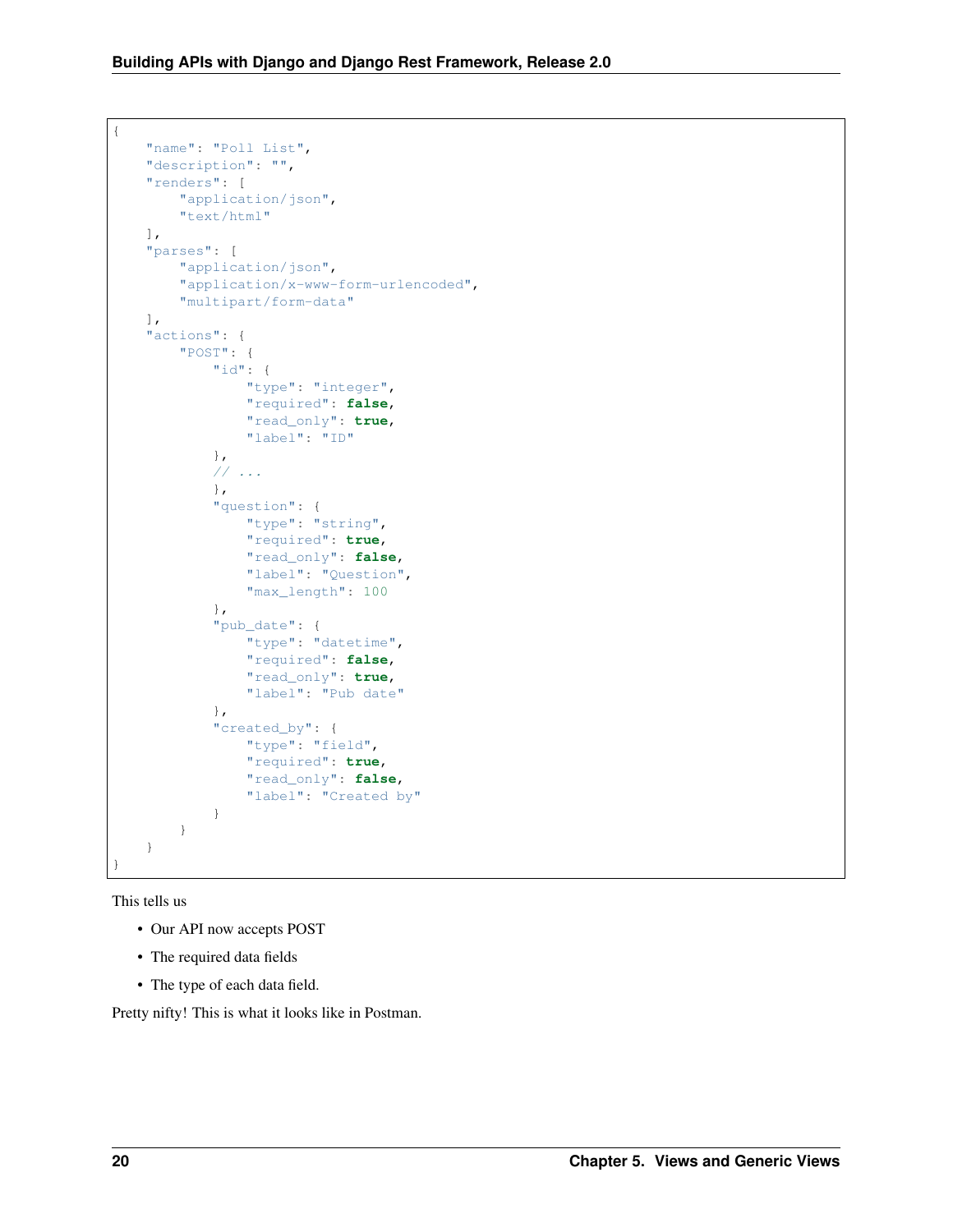

## <span id="page-24-0"></span>**5.3 More generic views**

Let us add the view to create choices and for voting. We will look more closely at this code shortly.

```
from rest_framework import generics
from .models import Poll, Choice
from .serializers import PollSerializer, ChoiceSerializer, VoteSerializer
class PollList(generics.ListCreateAPIView):
   queryset = Poll.objects.all()
    serializer_class = PollSerializer
class PollDetail(generics.RetrieveDestroyAPIView):
    queryset = Poll.objects.all()
    serializer_class = PollSerializer
```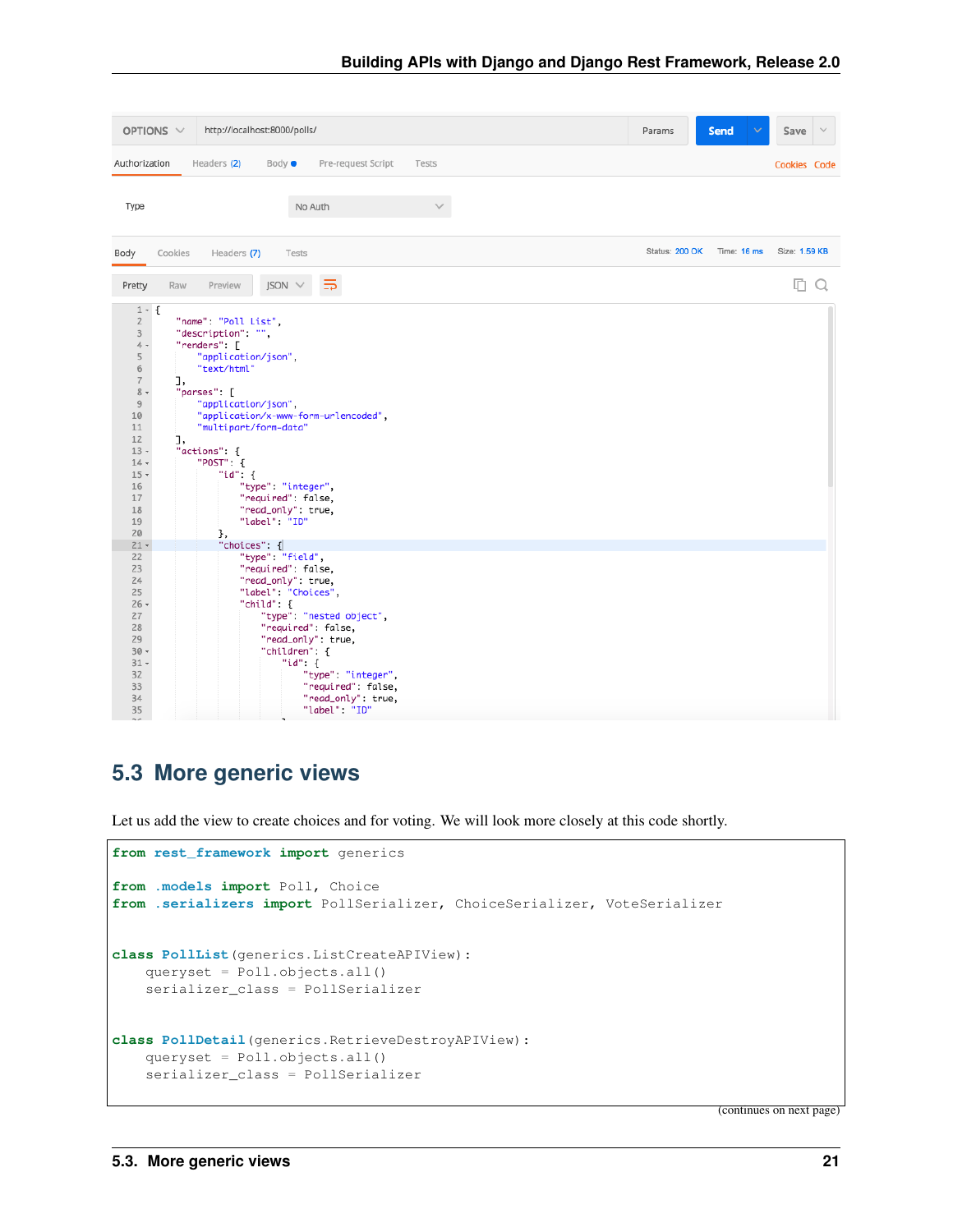```
class ChoiceList(generics.ListCreateAPIView):
   queryset = Choice.objects.all()
    serializer_class = ChoiceSerializer
class CreateVote(generics.CreateAPIView):
    serializer_class = VoteSerializer
```
Connect the new apiviews to urls.py.

```
# \ldotsfrom .apiviews import ChoiceList, CreateVote, # ...
urlpatterns = [
    # ...
   path("choices/", ChoiceList.as_view(), name="choice_list"),
    path("vote/", CreateVote.as_view(), name="create_vote"),
]
```
There is a lot going on here, let us look at the attributes we need to override or set.

- queryset: This determines the initial queryset. The queryset can be further filtered, sliced or ordered by the view.
- serializer\_class: This will be used for validating and deserializing the input and for serializing the output.

We have used three different classes from rest\_framework.generic. The names of the classes are representative of what they do, but lets quickly look at them.

- ListCreateAPIView: Get a list of entities, or create them. Allows GET and POST.
- RetrieveDestroyAPIView: Retrieve an individual entity details, or delete the entity. Allows GET and DELETE.
- CreateAPIView: Allows creating entities, but not listing them. Allows POST.

Create some choices by POSTing to /choices/.

```
"choice_text": "Flask",
"poll": 2
```
The response looks like this

```
{
    "id": 4,
    "votes": [],
    "choice_text": "Flask",
    "poll": 2
}
```
You can also retrieve the Poll to by doing a GET to /polls/ $\langle$ pk>/. You should get something like this

**"id"**: 2,

(continues on next page)

{

{

}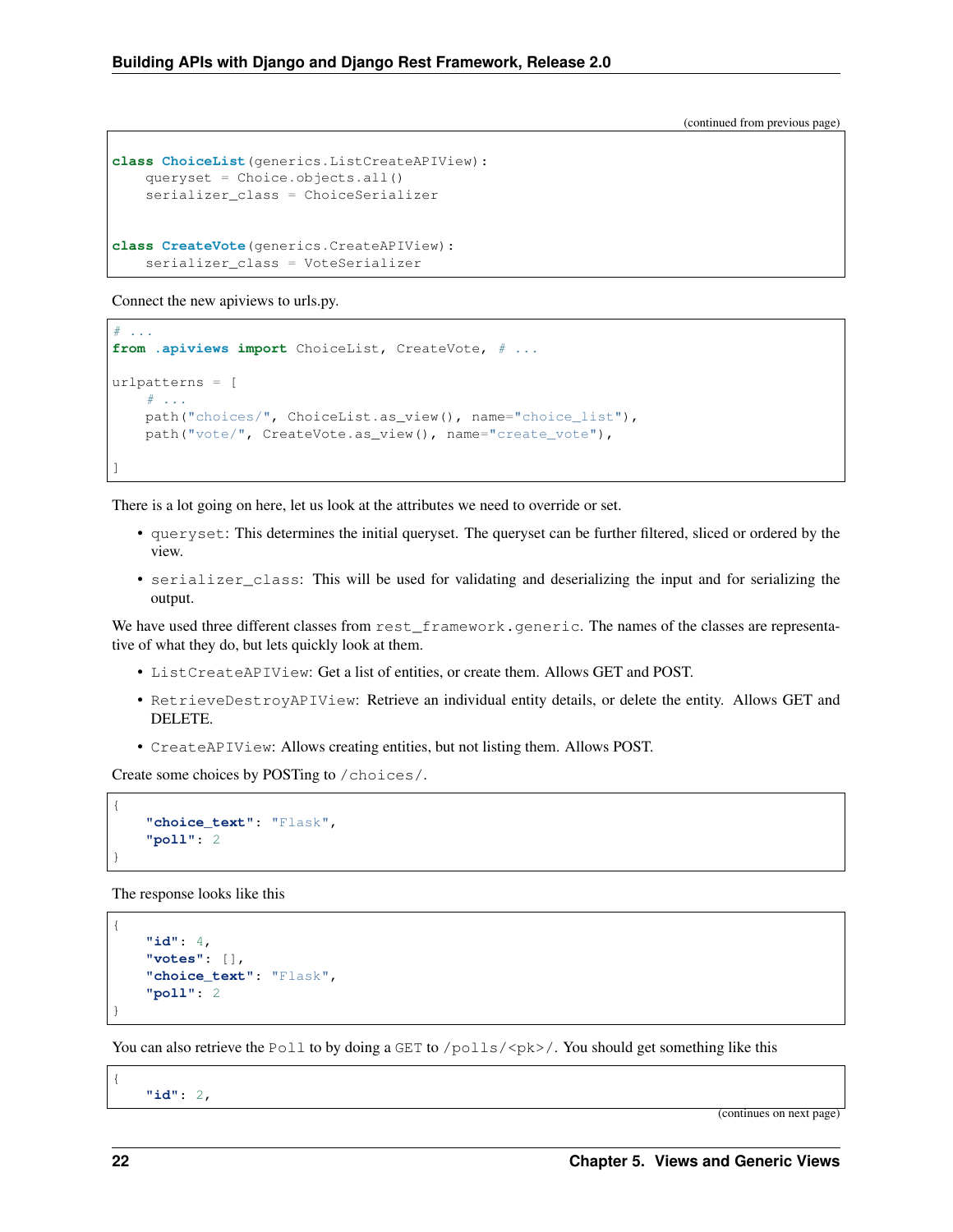```
"choices": [
    {
        "id": 3,
        "votes": [],
        "choice_text": "Django",
        "poll": 2
    },
    {
        "id": 4,
        "votes": [],
        "choice_text": "Flask",
        "poll": 2
    }
],
"question": "What do you prefer, Flask or Django?",
"pub_date": "2018-03-12T10:15:55.949721Z",
"created_by": 1
```
If you make a mistake while POSTing, the API will warn you. POST a json with choice\_text missing to / choices/.

**"poll"**: 2

}

{

}

You will get a response like this

```
{
    "choice_text": [
        "This field is required."
    ]
}
```
Check the status code is 400 Bad Request.

## <span id="page-26-0"></span>**5.4 Next Steps**

We have working API at this point, but we can simplify our API with a better URL design and remove some code duplication using viewsets. We will be doing that in the next chapter.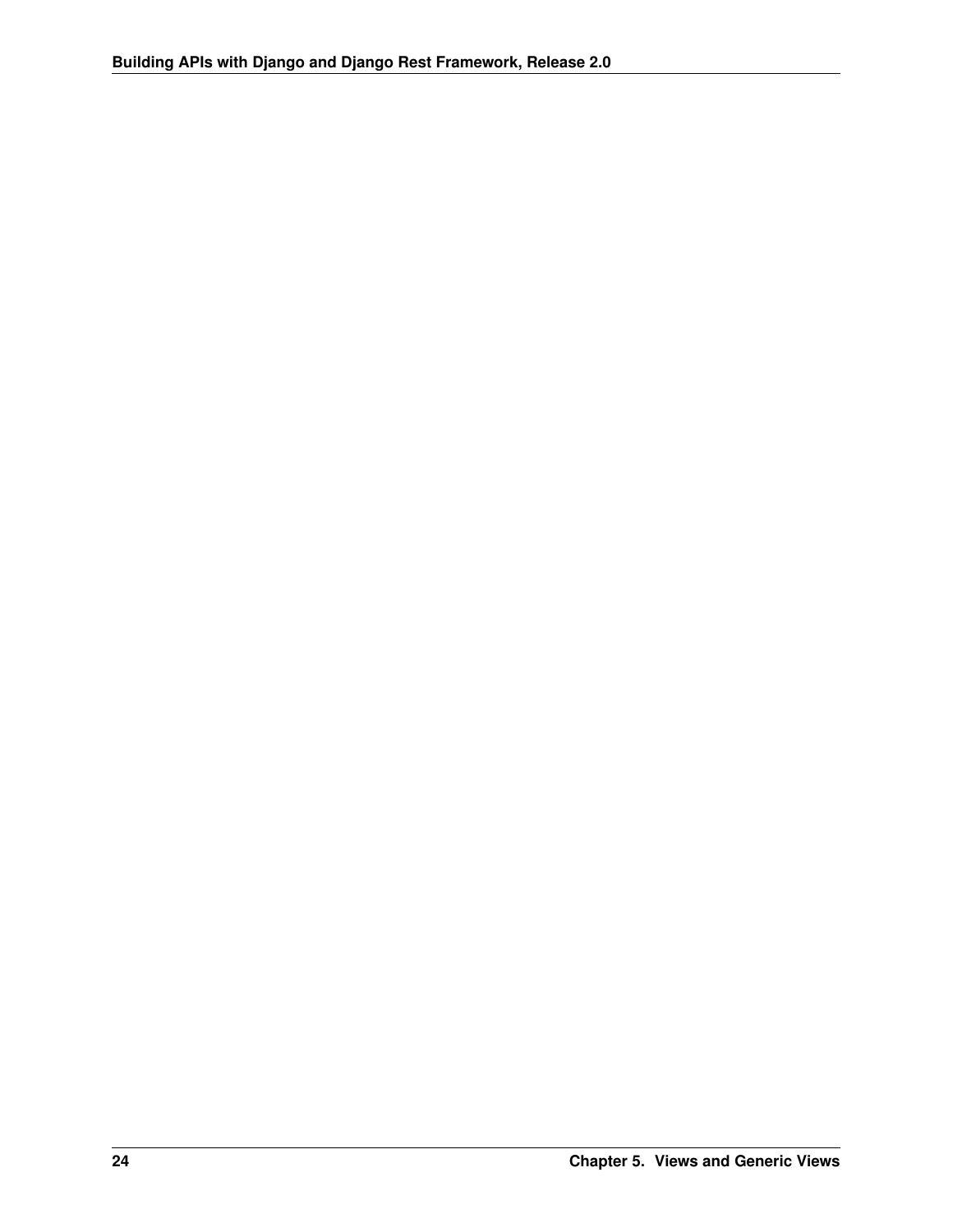# CHAPTER 6

#### More views and viewsets

#### <span id="page-28-1"></span><span id="page-28-0"></span>**6.1 A better URL structure**

We have three API endpoints

- /polls/ and /polls/<pk>/
- /choices/
- /vote/

They get the work done, but we can make our API more intuitive by nesting them correctly. Our redesigned urls look like this:

- /polls/ and /polls/<pk>
- /polls/ $<$ pk>/choices/ to GET the choices for a specific poll, and to create choices for a specific poll. (Idenitfied by the  $\langle$ p $k$  $>$ )
- /polls/<pk>/choices/<choice\_pk>/vote/ To vote for the choice identified by <choice\_pk> under poll with  $\langle$ p $k$  $>$ .

## <span id="page-28-2"></span>**6.2 Changing the views**

We will make changes to ChoiceList and CreateVote, because the  $/polls / {nolls}$  /spk> have not changed.

```
from rest_framework import generics
from rest_framework.views import APIView
from rest_framework import status
from rest_framework.response import Response
from .models import Poll, Choice
from .serializers import PollSerializer, ChoiceSerializer, VoteSerializer
```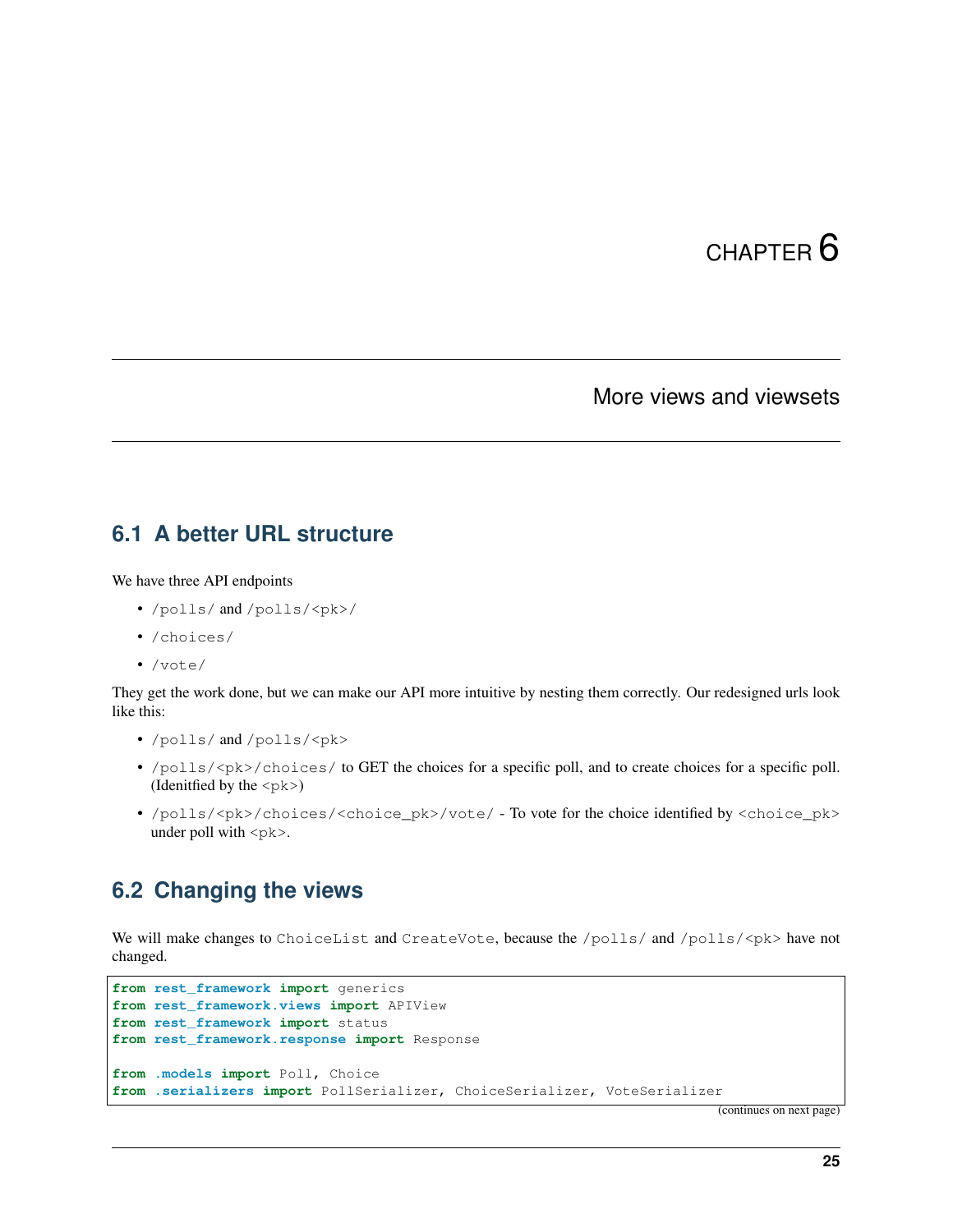```
. . . . .
# PollList and PollDetail views
class ChoiceList(generics.ListCreateAPIView):
   def get_queryset(self):
        queryset = Choice.objects.filter(poll_id=self.kwargs["pk"])
        return queryset
    serializer_class = ChoiceSerializer
class CreateVote(APIView):
   serializer_class = VoteSerializer
    def post(self, request, pk, choice_pk):
        voted_by = request.data.get("voted_by")
        data = {'choice': choice_pk, 'poll': pk, 'voted_by': voted_by}
        serializer = VoteSerializer(data=data)
        if serializer.is_valid():
            vote = serializer.save()
            return Response(serializer.data, status=status.HTTP_201_CREATED)
        else:
            return Response(serializer.errors, status=status.HTTP_400_BAD_REQUEST)
```
And change your urls.py to a nested structure.

```
#...urlpatterns = [
   path("polls/<int:pk>/choices/", ChoiceList.as_view(), name="choice_list"),
   path("polls/<int:pk>/choices/<int:choice_pk>/vote/", CreateVote.as_view(), name=
˓→"create_vote"),
]
```
You can see the changes by doing a GET to http://localhost:8000/polls/1/choices/, which should give you.

```
[
    {
        "id": 1,
         "votes": [],
         "choice_text": "Flask",
        "poll": 1
    },
    {
        "id": 2,
        "votes": [
        \vert,
        "choice_text": "Django",
        "poll": 1
    }
]
```
You can vote for choices 2, of poll 1 by doing a POST to http://localhost:8000/polls/1/choices/2/ vote/ with data {"voted\_by": 1}.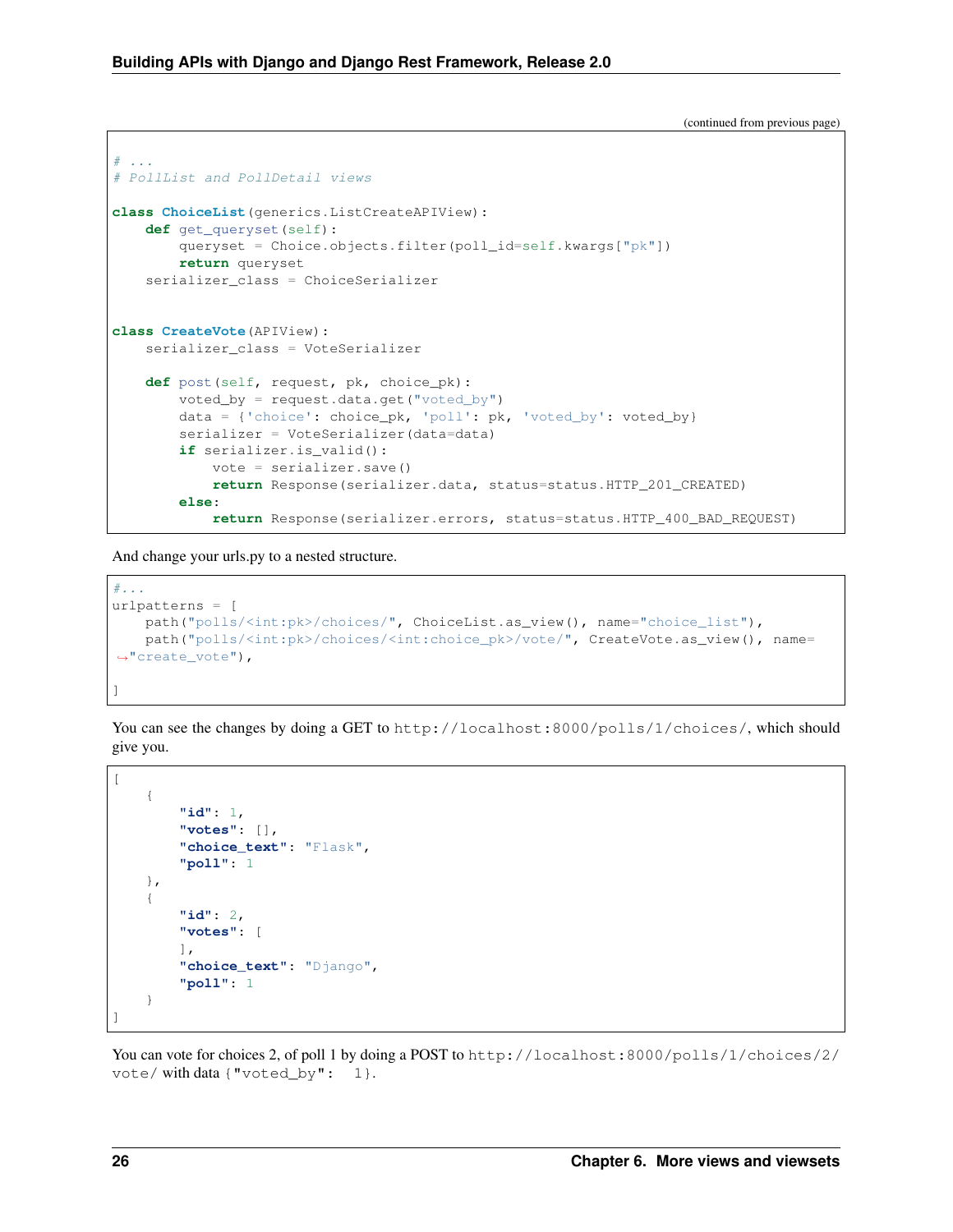```
"id": 2,
"choice": 2,
"poll": 1,
"voted_by": 1
```
{

}

Lets get back to ChoiceList.

```
# urls.py
#...urlpatterns = [
   # ...
   path("polls/<int:pk>/choices/", ChoiceList.as_view(), name="choice_list"),
]
# apiviews.py
\# ...
class ChoiceList(generics.ListCreateAPIView):
   def get_queryset(self):
        queryset = Choice.objects.filter(poll_id=self.kwargs["pk"])
        return queryset
    serializer_class = ChoiceSerializer
```
From the urls, we pass on pk to ChoiceList. We override the get\_queryset method, to filter on choices with this poll\_id, and let DRF handle the rest.

And for CreateVote,

```
# urls.py
#...urlpatterns = [
   # ...
   path("polls/<int:pk>/choices/<int:choice_pk>/vote/", CreateVote.as_view(), name=
˓→"create_vote"),
]
# apiviews.py
# ...
class CreateVote(APIView):
   def post(self, request, pk, choice_pk):
        voted_by = request.data.get("voted by")data = {'choice': choice_pk, 'poll': pk, 'voted_by': voted_by}
       serializer = VoteSerializer(data=data)
        if serializer.is_valid():
            serializer.save()
            return Response(serializer.data, status=status.HTTP_201_CREATED)
        else:
            return Response(serializer.errors, status=status.HTTP_400_BAD_REQUEST)
```
We pass on poll id and choice id. We subclass this from APIView, rather than a generic view, because we competely customize the behaviour. This is similar to our earlier  $APIView$ , where in we are passing the data to a serializer, and saving or returning an error depending on whether the serializer is valid.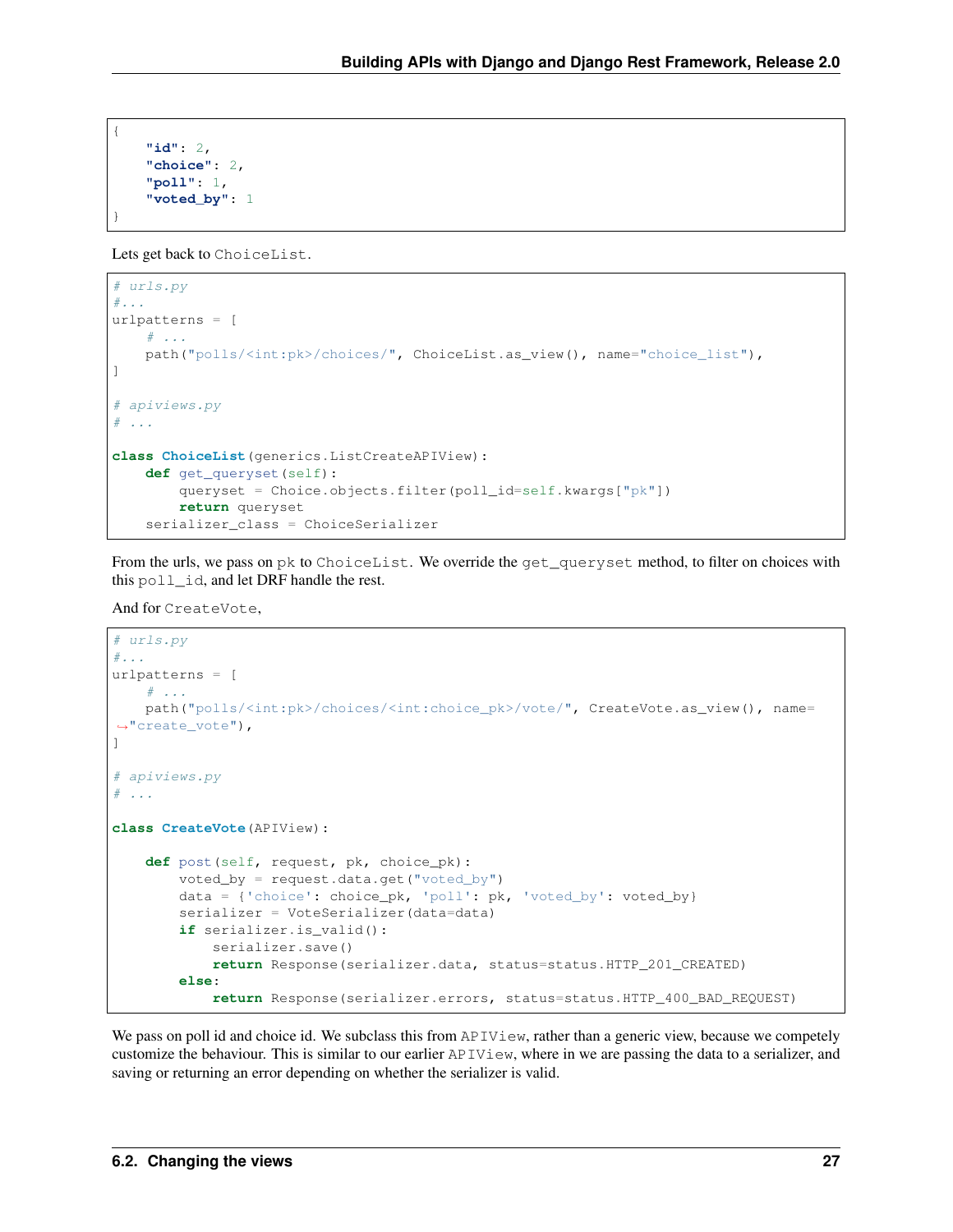#### <span id="page-31-0"></span>**6.3 Introducing Viewsets and Routers**

Our urls are looking good, and we have a views with very little code duplication, but we can do better.

The /polls/ and /polls/<pk>/ urls require two view classes, with the same serializer and base queryset. We can group them into a viewset, and connect them to the urls using a router.

This is what it will look like:

```
# urls.py
# ...
from rest_framework.routers import DefaultRouter
from .apiviews import PollViewSet
router = DefaultRouter()
router.register('polls', PollViewSet, basename='polls')
urlpatterns = [
    \# ...
]
urlpatterns += router.urls
# apiviews.py
# ...
from rest_framework import viewsets
from .models import Poll, Choice
from .serializers import PollSerializer, ChoiceSerializer, VoteSerializer
class PollViewSet(viewsets.ModelViewSet):
   queryset = Poll.objects.all()
    serializer_class = PollSerializer
```
There is no change at all to the urls or to the responses. You can verify this by doing a GET to  $/polls/$  and /polls/<pk>/.

## <span id="page-31-1"></span>**6.4 Choosing the base class to use**

We have seen 4 ways to build API views until now

- Pure Django views
- APIView subclasses
- generics.\* subclasses
- viewsets.ModelViewSet

So which one should you use when? My rule of thumb is,

- Use viewsets.ModelViewSet when you are going to allow all or most of CRUD operations on a model.
- Use generics. \* when you only want to allow some operations on a model
- Use APIView when you want to completely customize the behaviour.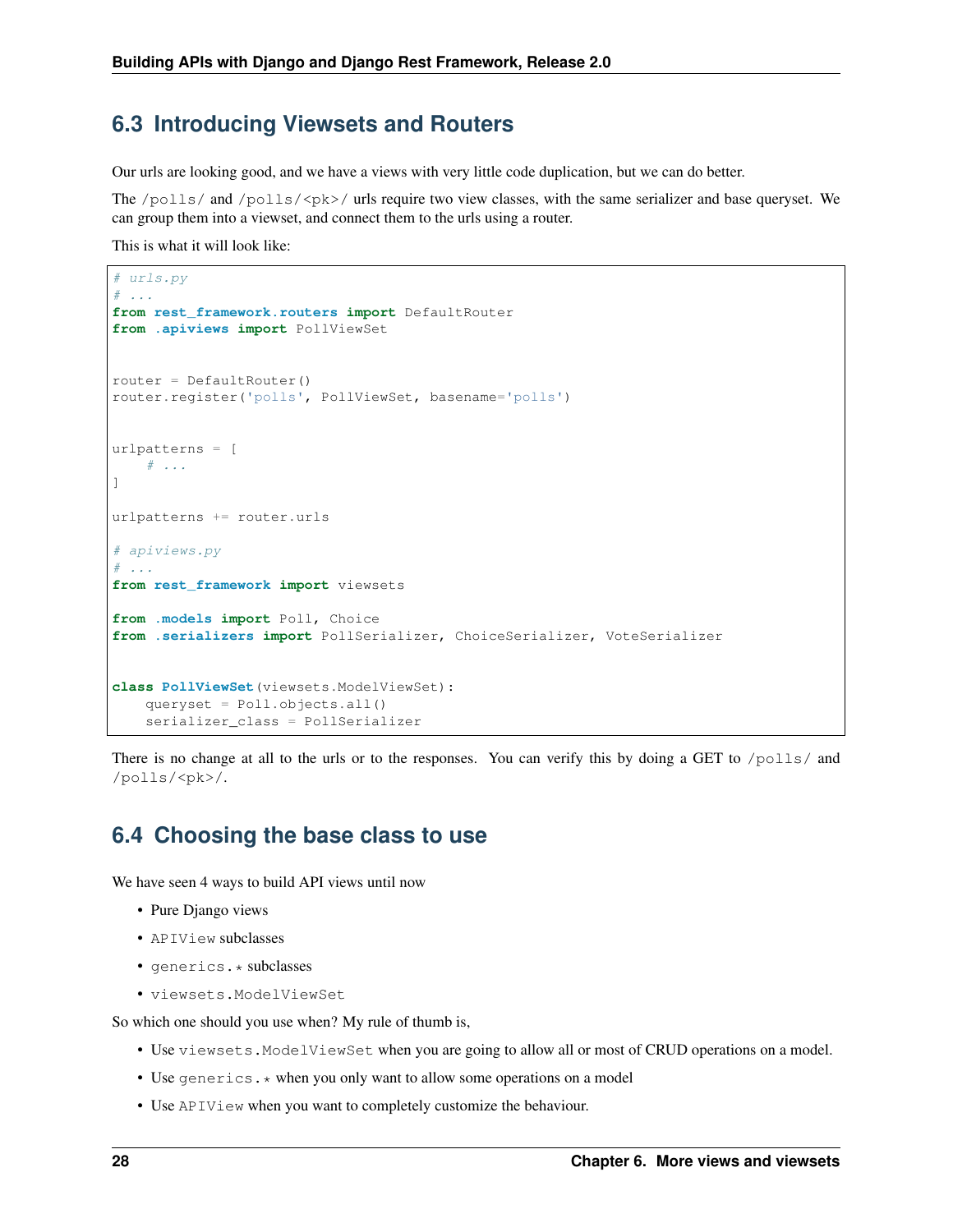# <span id="page-32-0"></span>**6.5 Next steps**

In the next chapter, we will look at adding access control to our apis.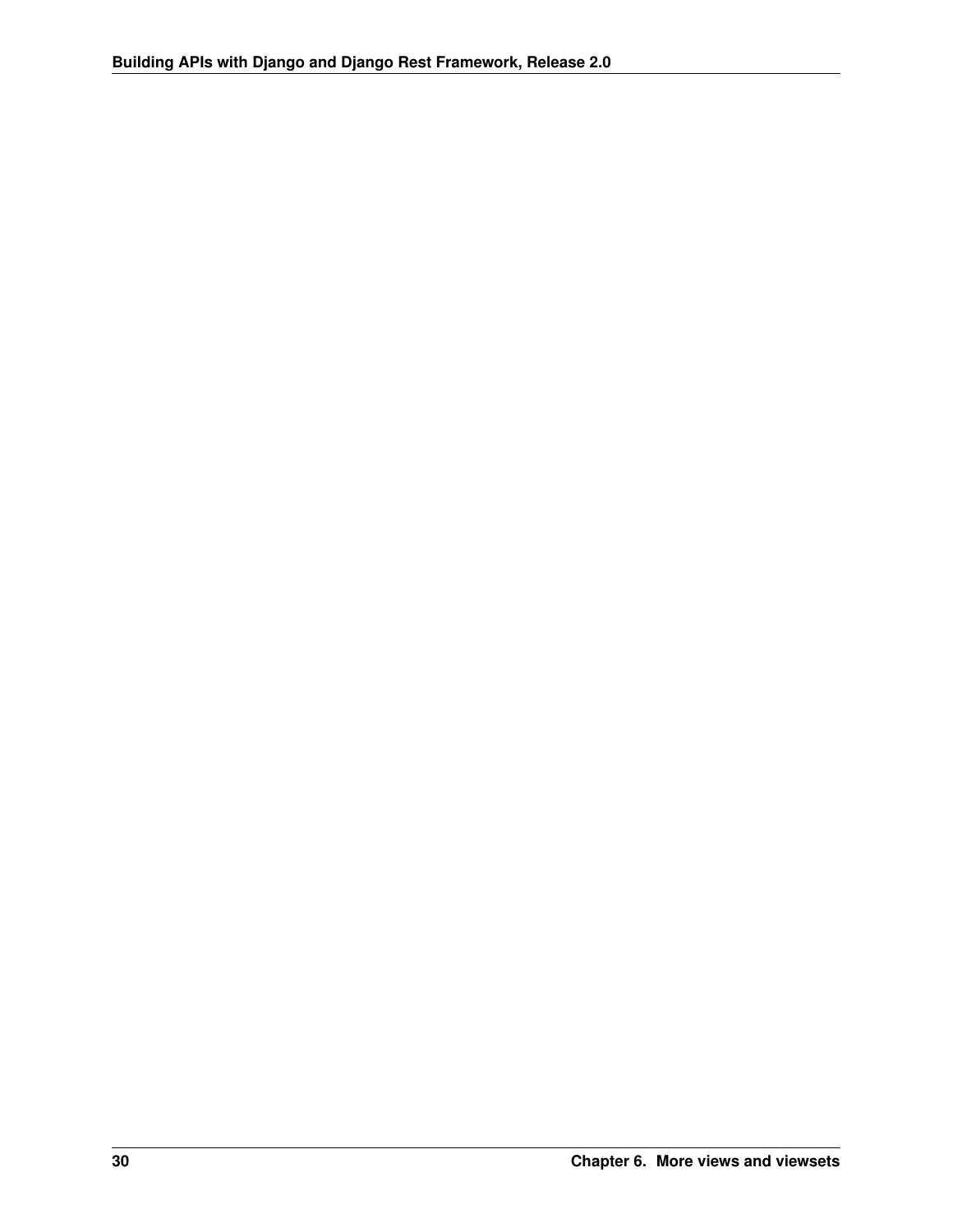# CHAPTER 7

## Access Control

<span id="page-34-0"></span>In this chapter, we will add access control to our APIs, and add APIs to create and authenticate users.

Right now our APIs are completely permissive. Anyone can create, access and delete anything. We want to add these access controls.

- A user must be authenticated to access a poll or the list of polls.
- Only an authenticated users can create a poll.
- Only an authenticated user can create a choice.
- Authenticated users can create choices only for polls they have created.
- Authenticated users can delete only polls they have created.
- Only an authenticated user can vote. Users can vote for other people's polls.

To enable the access control, we need to add two more APIs

- API to create a user, we will call this endpoint /users/
- API to verify a user and get a token to identify them, we will call this endpoint  $/\log i$

### <span id="page-34-1"></span>**7.1 Creating a user**

We will add an user serializer, which will allow creating. Add the following code to serializers.py.

```
# ...
from django.contrib.auth.models import User
# ...
class UserSerializer(serializers.ModelSerializer):
    class Meta:
        model = User
        fields = ('username', 'email', 'password')
```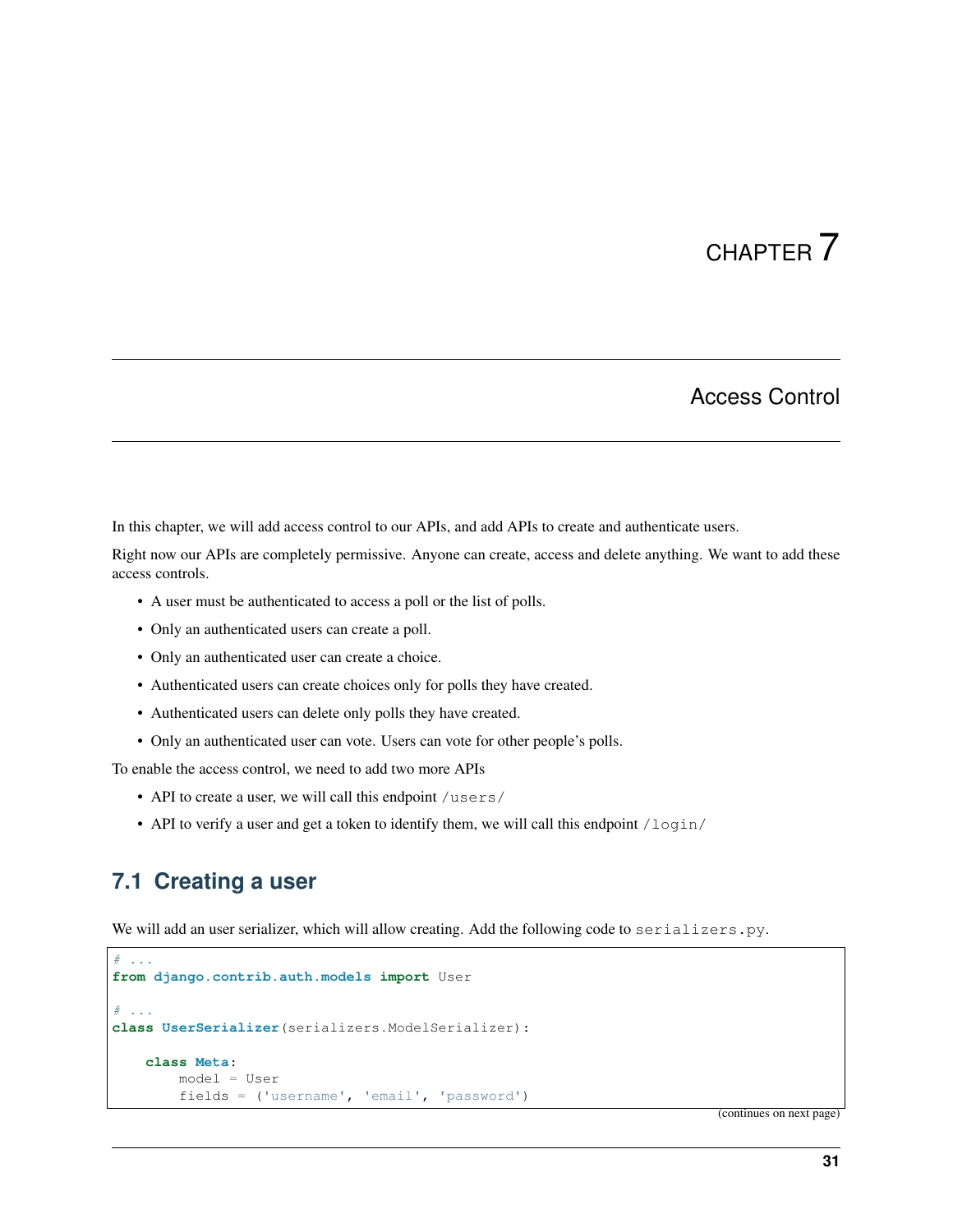```
extra_kwargs = {'password': {'write_only': True}}
def create(self, validated_data):
    user = User(
       email=validated_data['email'],
        username=validated_data['username']
    )
    user.set_password(validated_data['password'])
    user.save()
    return user
```
We have overriden the ModelSerializer method's create() to save the User instances. We ensure that we set the password correctly using user.set\_password, rather than setting the raw password as the hash. We also don't want to get back the password in response which we ensure using extra\_kwargs = {'password': {'write\_only': True}}.

Let us also add views to the User Serializer for creating the user and connect it to the urls.py

```
# in apiviews.py
# ...
from .serializers import PollSerializer, ChoiceSerializer, VoteSerializer,
˓→UserSerializer
# . . .
class UserCreate(generics.CreateAPIView):
    serializer_class = UserSerializer
# in urls.py
# . . .
from .apiviews import PollViewSet, ChoiceList, CreateVote, UserCreate
urlpatterns = [
    # ...
    path("users/", UserCreate.as_view(), name="user_create"),
]
```
We can test this api by posting to /users/ with this json.

```
"username": "nate.silver",
"email": "nate.silver@example.com",
"password": "FiveThirtyEight"
```
Which give back this response.

```
"username": "nate.silver",
"email": "nate.silver@example.com"
```
Try posting the same json, and you will get a error response (HTTP status code 400)

```
"username": [
    "A user with that username already exists."
```
(continues on next page)

{

}

{

}

{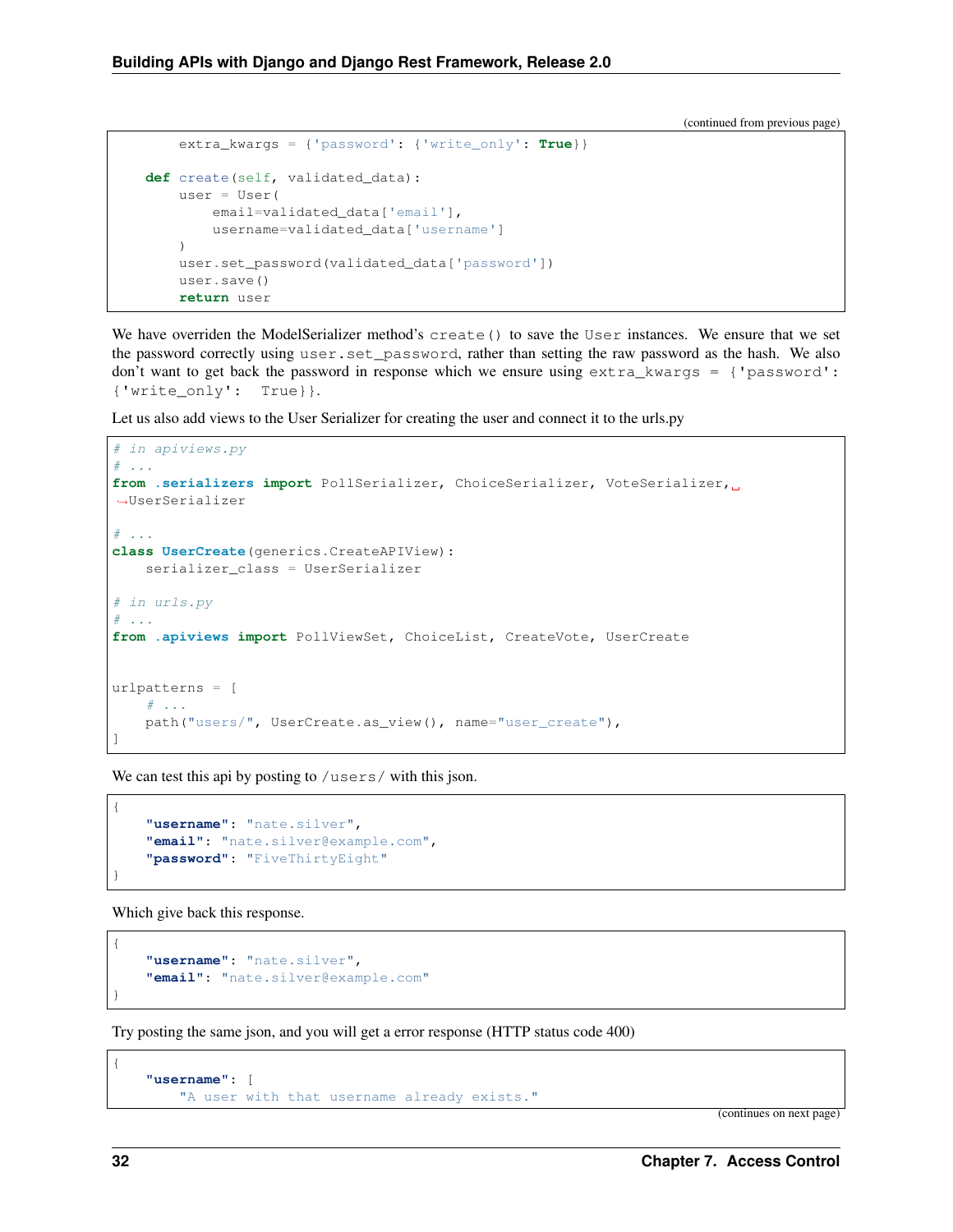### <span id="page-36-0"></span>**7.2 Authentication scheme setup**

]

}

)

With Django Rest Framework, we can set up a default authentication scheme which is applied to all views using DEFAULT\_AUTHENTICATION\_CLASSES. We will use the token authentication in this tutorial. In your settings.py, add this.

```
REST_FRAMEWORK = {
    'DEFAULT_AUTHENTICATION_CLASSES': (
        'rest_framework.authentication.TokenAuthentication',
        'rest_framework.authentication.SessionAuthentication',
    )
}
```
You also need to enable rest\_framework.authtoken app, so update INSTALLED\_APPS in your settings.py.

```
INSTALLED_APPS = (
    ...
    'rest_framework.authtoken'
```
Run python manage.py migrate to create the new tables.

```
REST_FRAMEWORK = {
    # ...
    'DEFAULT_PERMISSION_CLASSES': (
        'rest_framework.permissions.IsAuthenticated',
    )
}
```
Also, dont forget to give exemption to UserCreate view for authentication by overriding the global setting. The UserCreate in polls/apiviews.py should look as follows.

```
class UserCreate(generics.CreateAPIView):
   authentication_classes = ()
   permission_classes = ()
    serializer_class = UserSerializer
```
Note the authentication\_classes = () and permission\_classes = () to exempt UserCreate from global authentication scheme.

We want to ensure that tokens are created when user is created in UserCreate view, so we update the UserSerializer. Change your serializers.py like this

```
from rest_framework.authtoken.models import Token
class UserSerializer(serializers.ModelSerializer):
    class Meta:
       model = User
        fields = ('username', 'email', 'password')
        extra_kwargs = {'password': {'write_only': True}}
```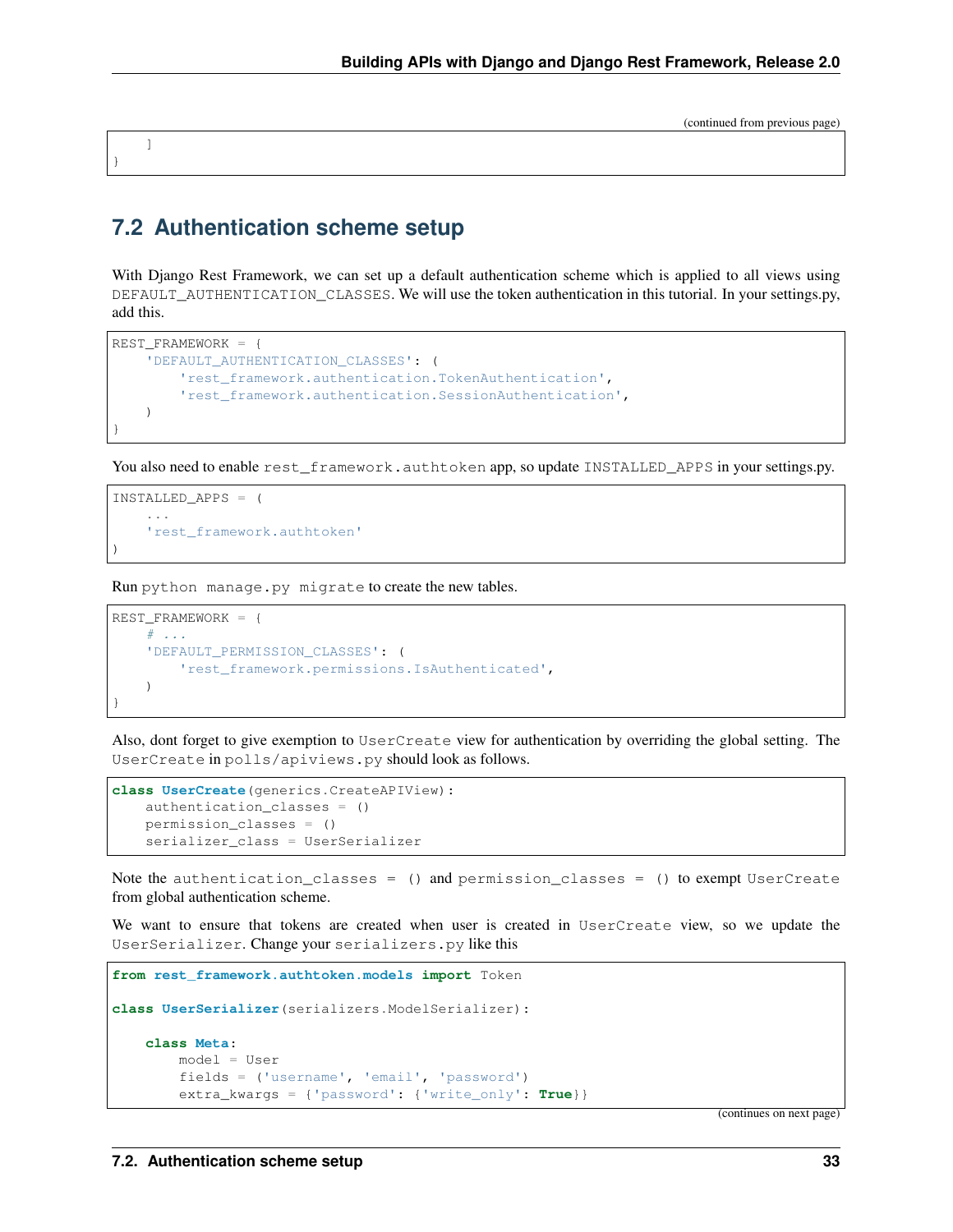```
def create(self, validated_data):
   user = User(
       email=validated_data['email'],
        username=validated_data['username']
    )
    user.set_password(validated_data['password'])
    user.save()
    Token.objects.create(user=user)
    return user
```
# <span id="page-37-0"></span>**7.3 The login API**

Since we have added rest framework.authentication.TokenAuthentication, we will need to set a header like this Authorization: Token c2a84953f47288ac1943a3f389a6034e395ad940 to authenticate. We need an API where a user can give their username and password, and get a token back.

We will not be adding a serializer, because we never save a token using this API.

Add a view and connect it to urls.

```
# in apiviews.py
# ...
from django.contrib.auth import authenticate
class LoginView(APIView):
   permission_classes = ()
   def post(self, request,):
        username = request.data.get("username")
        password = request.data.get("password")
        user = authenticate(username=username, password=password)
        if user:
            return Response({"token": user.auth_token.key})
        else:
            return Response({"error": "Wrong Credentials"}, status=status.HTTP_400_
˓→BAD_REQUEST)
# in urls.py
# ...
from .apiviews import PollViewSet, ChoiceList, CreateVote, UserCreate, LoginView
urlpatterns = [
   path("login/", LoginView.as_view(), name="login"),
    # ...
]
```
WARNING: You have to create a user using the /user/ endpoint before logging in using the /login/ endpoint. Using a previously existing user will result in a "User has no auth token" error because we have not created a token for them. You can create tokens for them manually by using the django shell \$ python manage.py shell.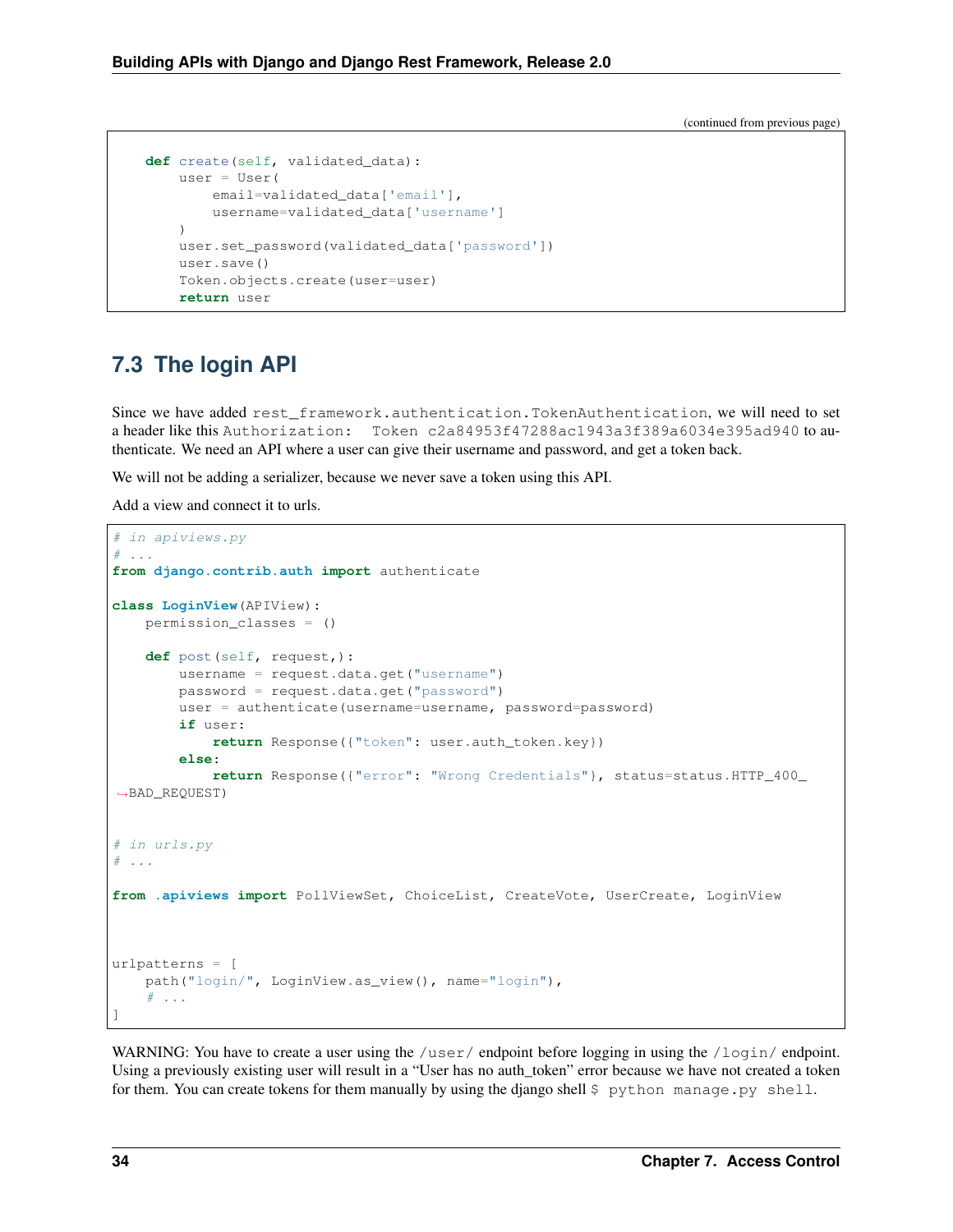```
>>> from django.contrib.auth.models import User
>>> from rest_framework.authtoken.models import Token
>>> user = User.objects.get(pk=pk_of_user_without_token)
>>> Token.objects.create(user=user)
<Token: e2b9fa2d4ae27fe1fdcf17b6e37711334d07e167>
```
Do a POST with a correct username and password, and you will get a response like this.

```
"token": "c300998d0e2d1b8b4ed9215589df4497de12000c"
```
POST with a incorrect username and password, and you will get a response like this, with a HTTP status of 400.

```
"error": "Wrong Credentials"
```
{

}

{

}

{

}

 $#$  ...

Another way to create this login endpoint is using obtain\_auth\_token method provide by DRF

```
# in urls.py
 # ...
from rest_framework.authtoken import views
urlpatterns = [
   path("login/", views.obtain_auth_token, name="login"),
    # ...
]
```
### <span id="page-38-0"></span>**7.4 Fine grained access control**

Try accessing the /polls/ API without any header. You will get an error with a http status code of HTTP 401 Unauthorized like this.

```
"detail": "Authentication credentials were not provided."
```
Add an authorization header Authorization: Token <your token>, and you can access the API.

From now onwards we will use a HTTP header like this, Authorization: Token <your token> in all further requests.

We have two remaining things we need to enforce.

- Authenticated users can create choices only for polls they have created.
- Authenticated users can delete only polls they have created.

We will do that by overriding PollViewSet.destroy and ChoiceList.post.

```
from rest_framework.exceptions import PermissionDenied
```
**class PollViewSet**(viewsets.ModelViewSet):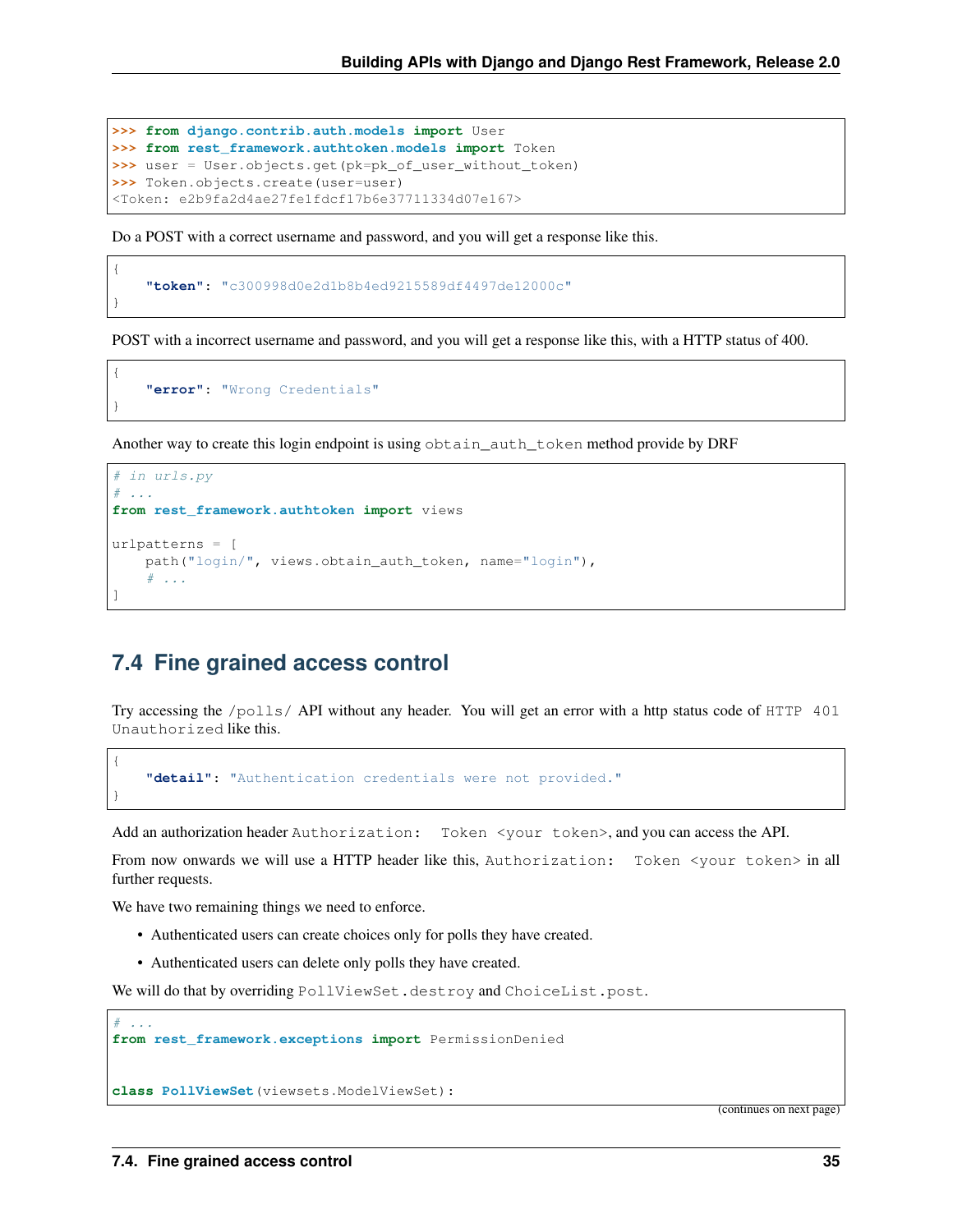```
# ...
   def destroy(self, request, *args, **kwargs):
        poll = Poll.objects.get(pk=self.kwargs["pk"])
        if not request.user == poll.created_by:
            raise PermissionDenied("You can not delete this poll.")
        return super().destroy(request, *args, **kwargs)
class ChoiceList(generics.ListCreateAPIView):
    # ...
   def post(self, request, *args, **kwargs):
       poll = Poll.objects.get(pk=self.kwargs["pk"])
        if not request.user == poll.created by:
            raise PermissionDenied("You can not create choice for this poll.")
        return super().post(request, *args, **kwargs)
```
In both cases, we are checking request.user against the expected user, and raising a PermissionDenied error if it does not match.

You can check this by doing a DELETE on someone elses Poll. You will get an error with HTTP 403 Forbidden and response.

```
"detail": "You can not delete this poll."
```
Similarly, trying to create choice for someone else's Poll will get an error with HTTP 403 Forbidden and response

```
"detail": "You can not create choice for this poll."
```
# <span id="page-39-0"></span>**7.5 Next steps:**

{

}

{

}

In the next chapter we will look at adding tests for our API and serializers. We will also look at how to use  $\text{false}8$ and run our tests in a CI environment.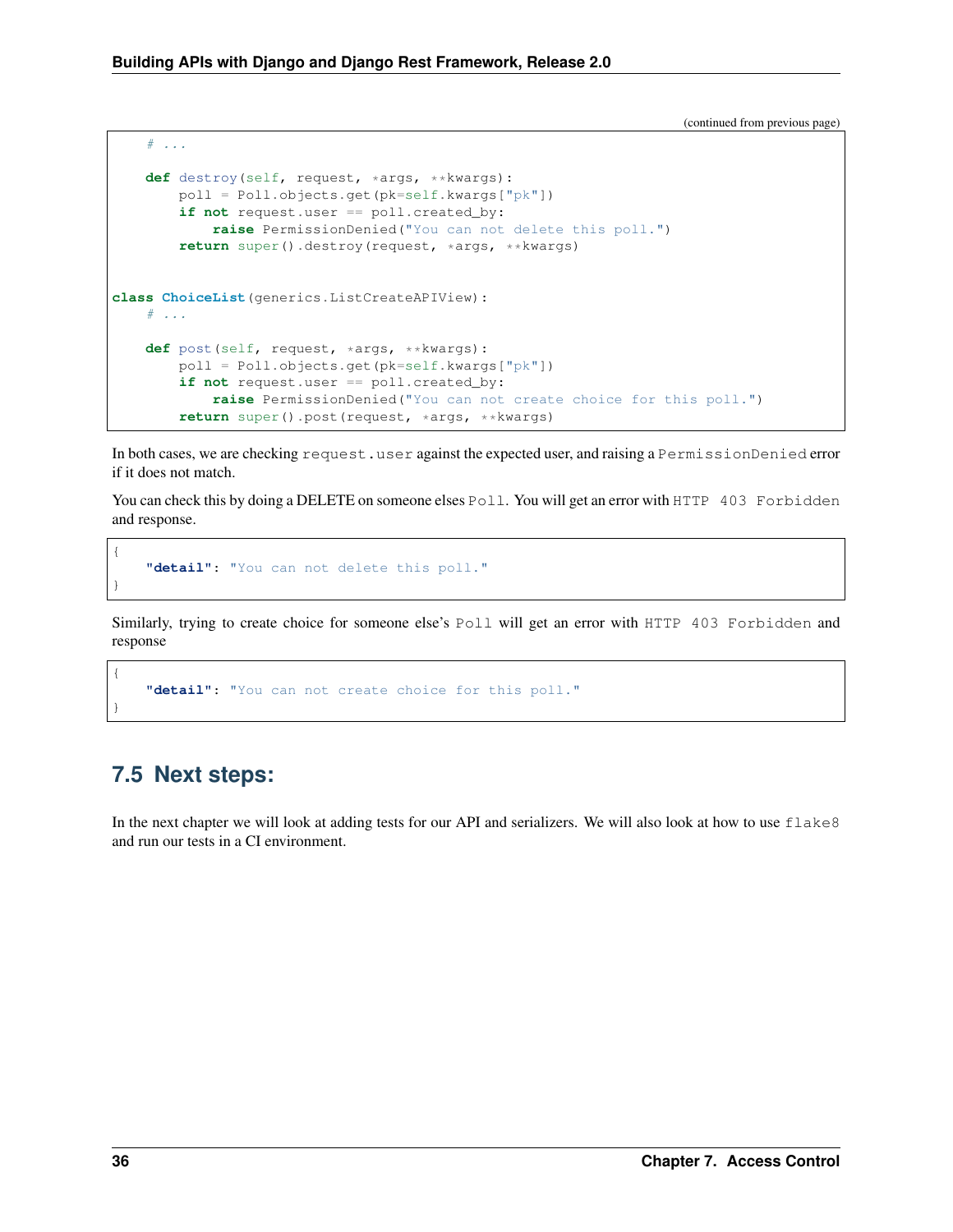# CHAPTER  $8$

# Testing and Continuous Integeration

<span id="page-40-0"></span>In this chapter we will add test to our API.

DRF provides a few important classes which makes testing APIs simpler. We will be using these classes later in the chapter in our tests.

- APIRequestFactory: This is similar to Django's RequestFactory. It allows you to create requests with any http method, which you can then pass on to any view method and compare responses.
- APIClient: similar to Django's Client. You can GET or POST a URL, and test responses.
- APITestCase: similar to Django's TestCase. Most of your tests will subclass this.

Now lets us write test cases to our polls application.

#### <span id="page-40-1"></span>**8.1 Creating Test Requests**

Django's 'Requestfactory' has the capability to create request instances which allow us in testing view functions individually. Django Rest Framework has a class called 'APIRequestFactory' which extends the standard Django's 'RequestFactory'. This class contains almost all the http verbs like .get(), .post(), .put(), .patch() et all.

Syntax for Post request:

```
factory = APIRequestFactory()
request = factory.post(uri, post data)
```
Lets add a test for the polls list.

```
from rest_framework.test import APITestCase
from rest_framework.test import APIRequestFactory
from polls import apiviews
class TestPoll(APITestCase):
```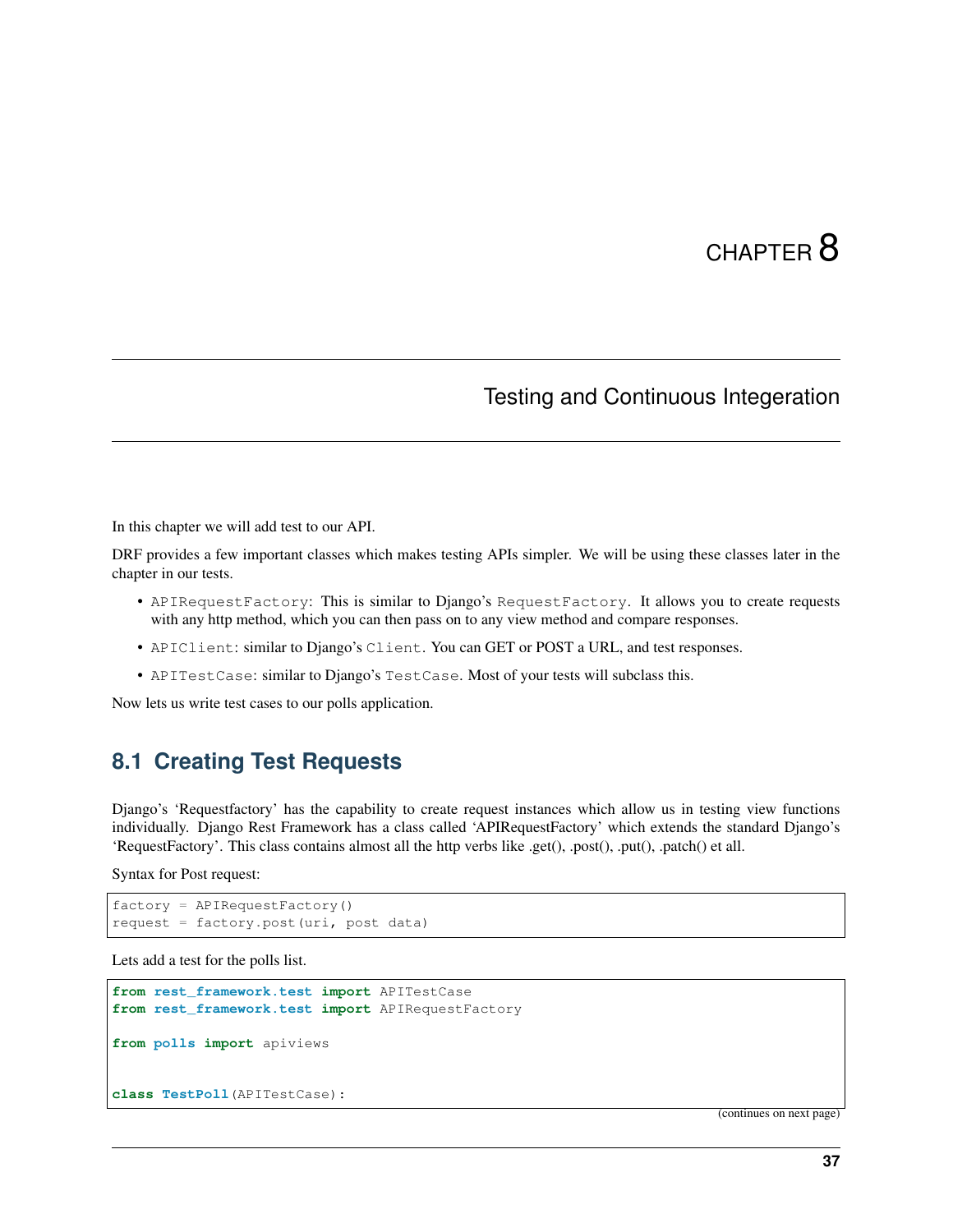```
def setUp(self):
    self.factory = APIRequestFactory()
    self.view = apiviews.PollViewSet.as_view({'get': 'list'})
    self.uri = '/polls/'
def test_list(self):
    request = self.factory.get(self.uri)
    response = self.view(request)
    self.assertEqual(response.status_code, 200,
                     'Expected Response Code 200, received {0} instead.'
                     .format(response.status_code))
```
In the above lines of code, we are trying to access the PollList view. We are asserting that the HTTP response code is 200.

Now run the test command.

python manage.py test

And it will display the below message.

```
Creating test database for alias 'default'...
System check identified no issues (0 silenced).
F
======================================================================
FAIL: test list (polls.tests.TestPoll)
----------------------------------------------------------------------
Traceback (most recent call last):
File "/Users/shabda/repos/building-api-django/pollsapi/polls/tests.py", line 19, in
˓→test_list
   .format(response.status code))
AssertionError: 401 != 200 : Expected Response Code 200, received 401 instead.
----------------------------------------------------------------------
Ran 1 test in 0.002s
FAILED (failures=1)
Destroying test database for alias 'default'...
```
Ouch! Our test failed. This happened because the view is not accessible without authentication. So we need to create a user and test the view after getting authenticated.

#### <span id="page-41-0"></span>**8.2 Testing APIs with authentication**

To test apis with authentication, a test user needs to be created so that we can make requests in context of that user. Let's create a test user. Change your tests to

```
from django.contrib.auth import get_user_model
from rest_framework.authtoken.models import Token
# ...
class TestPoll(APITestCase):
   def setUp(self):
       # ...
```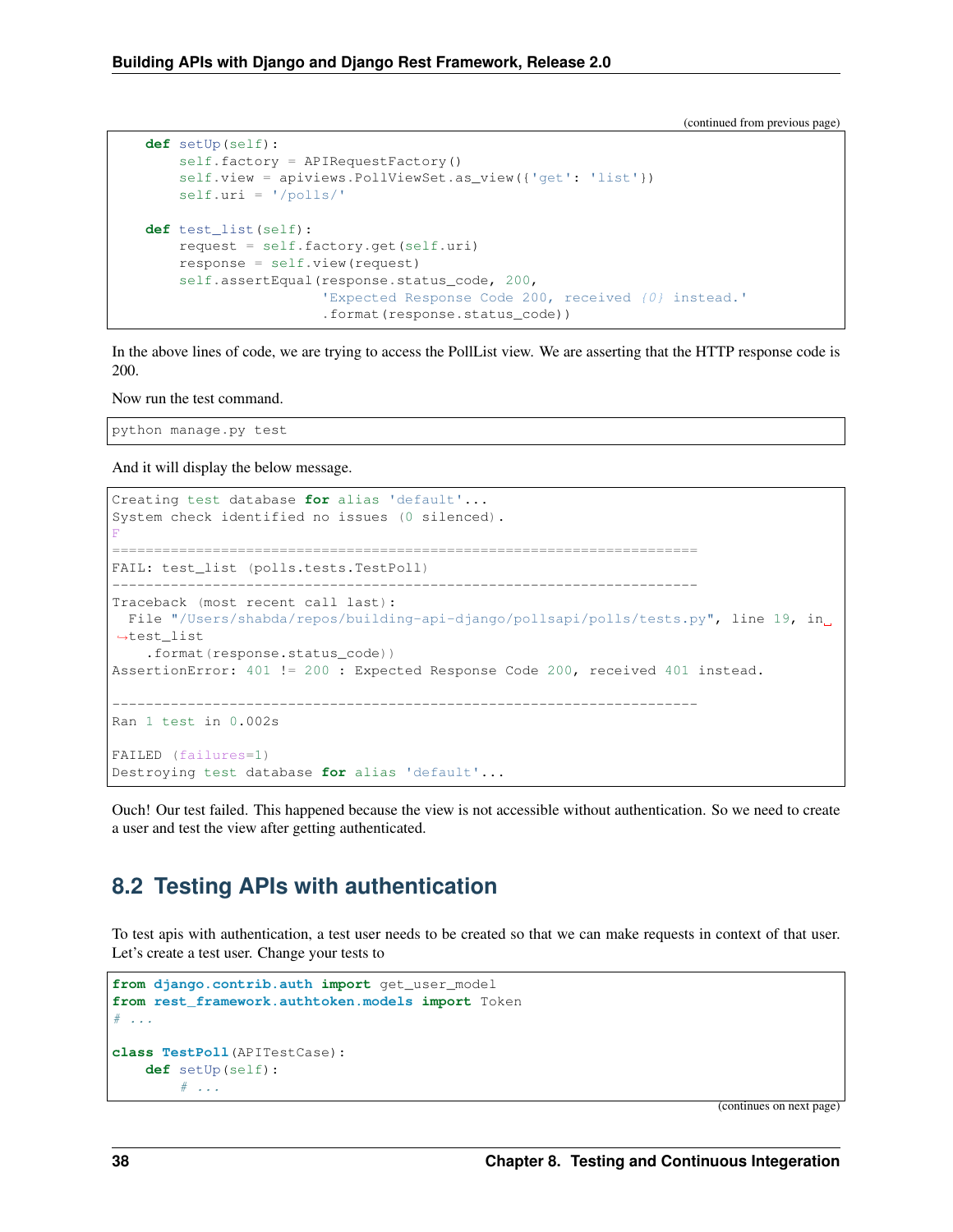```
self.user = self.setup_user()
    self.token = Token.objects.create(user=self.user)
    self.token.save()
@staticmethod
def setup_user():
   User = get_user_model()
    return User.objects.create_user(
       'test',
       email='testuser@test.com',
       password='test'
    )
def test_list(self):
   request = self.factory.get(self.uri,
       HTTP_AUTHORIZATION='Token {}'.format(self.token.key))
    request.user = self.user
    response = self.view(request)
    self.assertEqual(response.status_code, 200,
                     'Expected Response Code 200, received {0} instead.'
                     .format(response.status_code))
```
Now run the test command.

python manage.py test

You should get this response

```
Creating test database for alias 'default'...
System check identified no issues (0 silenced).
.
----------------------------------------------------------------------
Ran 1 test in 0.119s
OK
Destroying test database for alias 'default'...
```
### <span id="page-42-0"></span>**8.3 Using APIClient**

The same test can be written using APIClient. It has get, .post and family. Unlike creating requests first, with APIClient you can GET or POST to a url directly and get a response.

Add a test like this:

```
from rest_framework.test import APIClient
# \t . . .class TestPoll(APITestCase):
    def setUp(self):
        self.client = APIClient()
        # ...
```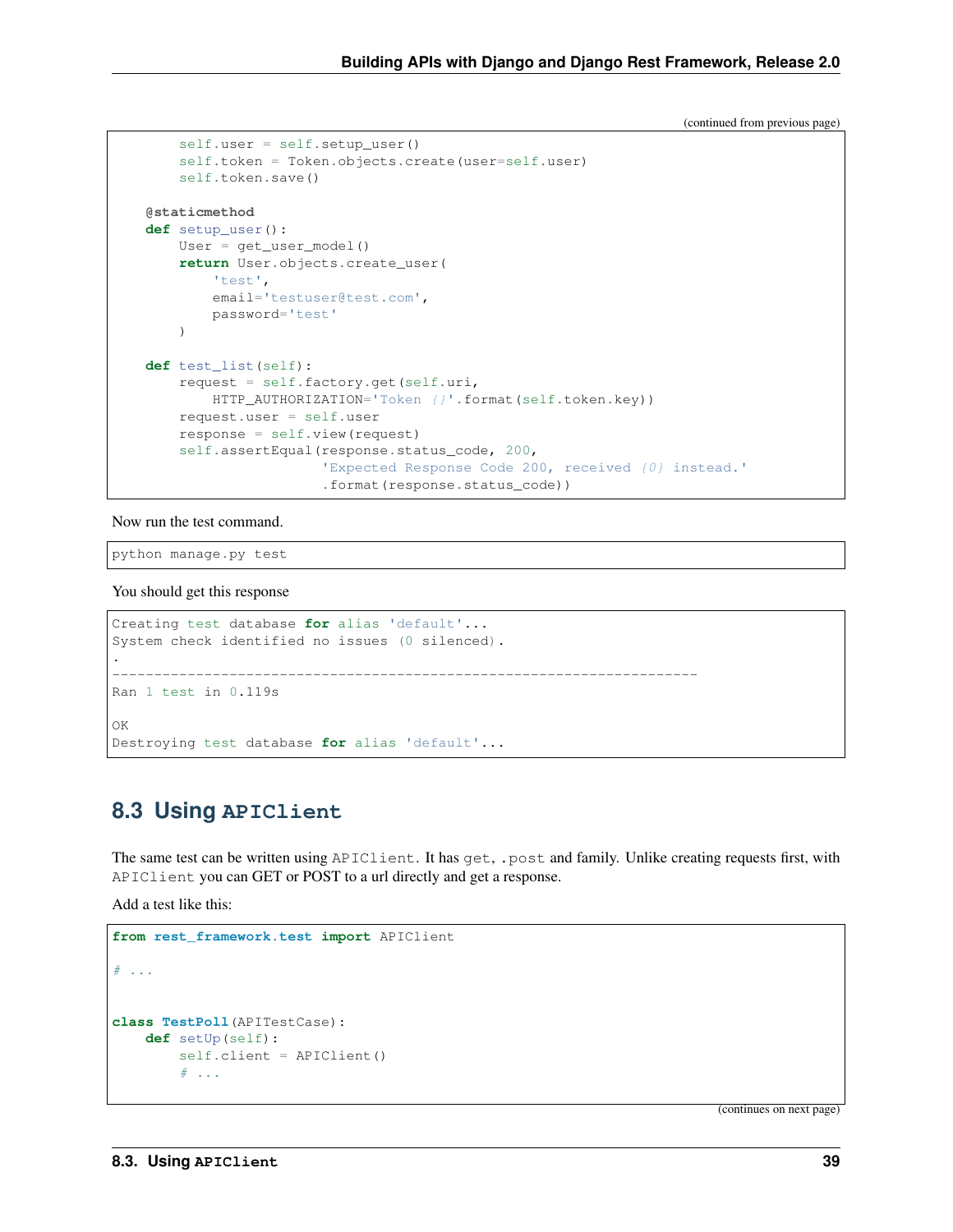```
# ...
def test_list2(self):
   response = self.client.get(self.uri)
    self.assertEqual(response.status_code, 200,
                     'Expected Response Code 200, received {0} instead.'
                     .format(response.status_code))
```
Let us test it now.

```
python manage.py test polls.tests.TestPoll
Creating test database for alias 'default'...
System check identified no issues (0 silenced).
F
======================================================================
FAIL: test_list2 (polls.tests.TestPoll)
----------------------------------------------------------------------
Traceback (most recent call last):
 File "/Users/shabda/repos/building-api-django/pollsapi/polls/tests.py", line 37, in
˓→test_list2
   .format(response.status_code))
AssertionError: 401 != 200 : Expected Response Code 200, received 401 instead.
----------------------------------------------------------------------
Ran 1 test in 0.136s
FAILED (failures=1)
Destroying test database for alias 'default'...
```
We are seeing the same failure we saw in the test with APIRequest Factory. You can login a APIClient by calling APIClient.login. Lets update the test.

```
class TestPoll(APITestCase):
    # . . .
    def test_list2(self):
        self.client.login(username="test", password="test")
        response = self.client.get(self.uri)
        self.assertEqual(response.status_code, 200,
                          'Expected Response Code 200, received {0} instead.'
                         .format(response.status_code))
```

```
python manage.py test polls.tests.TestPoll
Creating test database for alias 'default'...
System check identified no issues (0 silenced).
.
     ----------------------------------------------------------------------
Ran 1 test in 0.260s
OK
Destroying test database for alias 'default'...
```
Voilà! The test passed successfully.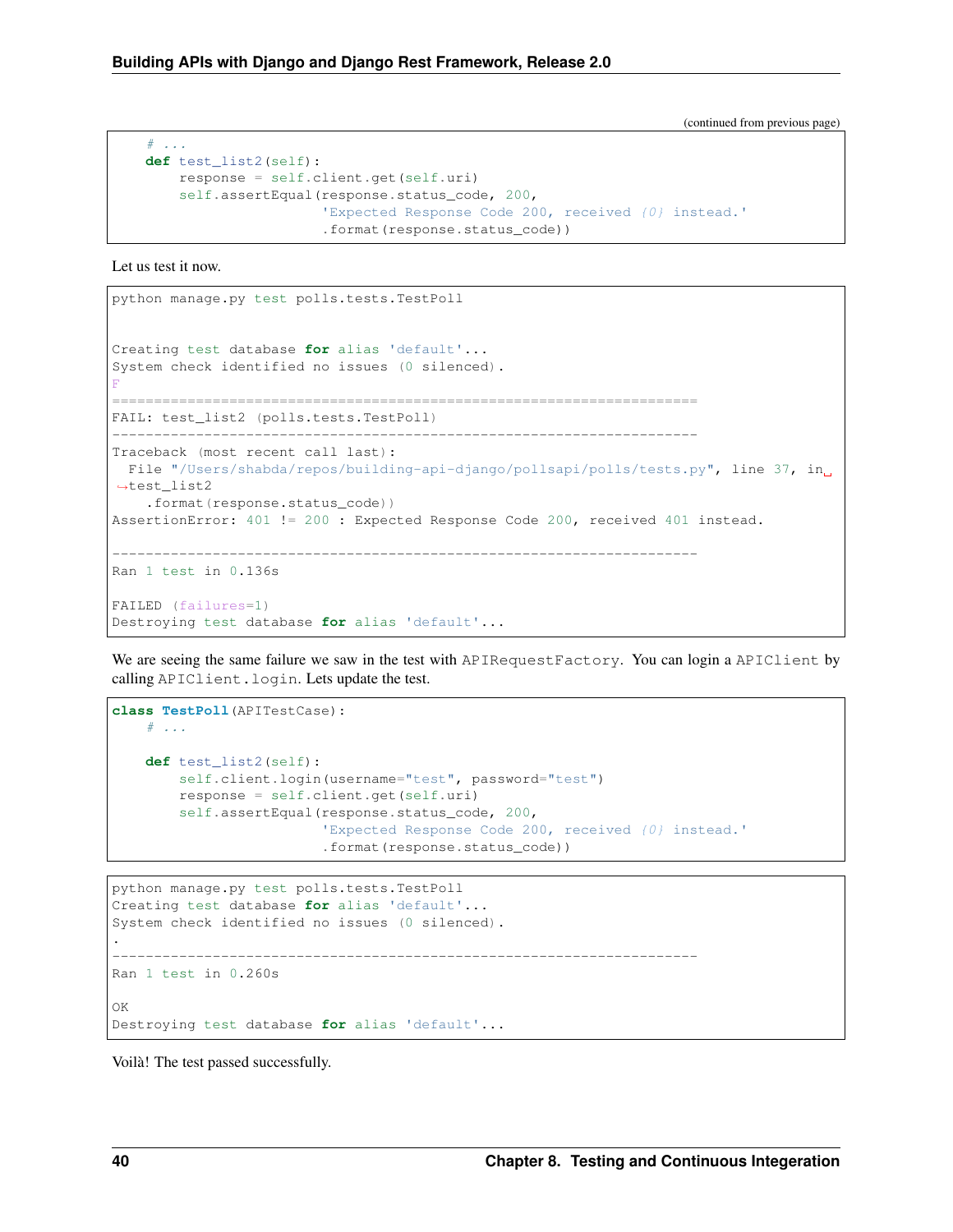#### <span id="page-44-0"></span>**8.4 .post and create**

We now know how to test our GET APIs. We can use the APIClient with .post method this time.

Let us try creating a new poll by sending the 'question', and 'created\_by' parameters which are needs in the POST method. The test function looks as follows.

```
class TestPoll(APITestCase):
    # ...
   def test_create(self):
       self.client.login(username="test", password="test")
       params = {
            "question": "How are you?",
            "created_by": 1
            }
        response = self.client.post(self.uri, params)
        self.assertEqual(response.status_code, 201,
                         'Expected Response Code 201, received {0} instead.'
                         .format(response.status_code))
```
We are asserting that the the http code is 201 if the test passes succesfully. Lets run the tests.

```
python manage.py test polls.tests.TestPoll.test_create
Creating test database for alias 'default'...
System check identified no issues (0 silenced).
.
----------------------------------------------------------------------
Ran 1 test in 0.267s
OK
Destroying test database for alias 'default'...
```
Time to celebrate with the API :)

## <span id="page-44-1"></span>**8.5 Continuous integration with CircleCI**

We have the tests, but we also want it to run on every commit. If you are using Github, CircleCI provides a very well in integrated service to run your tests. We will use Circleci. v2

We can configure our application to use Circle CI by adding a file named .circleci/config.yml which is a YAML(a human-readable data serialization format) text file. It automatically detects when a commit has been made and pushed to a Github repository that is using CircleCI, and each time this happens, it will try to build the project and runs tests. The build failure or success is notified to the developer.

# <span id="page-44-2"></span>**8.6 Setting up CircleCI**

- Sign-in: To get started with Circle CI we can sign-in with our github account on circleci.com.
- Activate Github webhook: Once the Signup process gets completed we need to enable the service hook in the github profile page.
- Add .circle/config.yml: We should add the yml file to the project.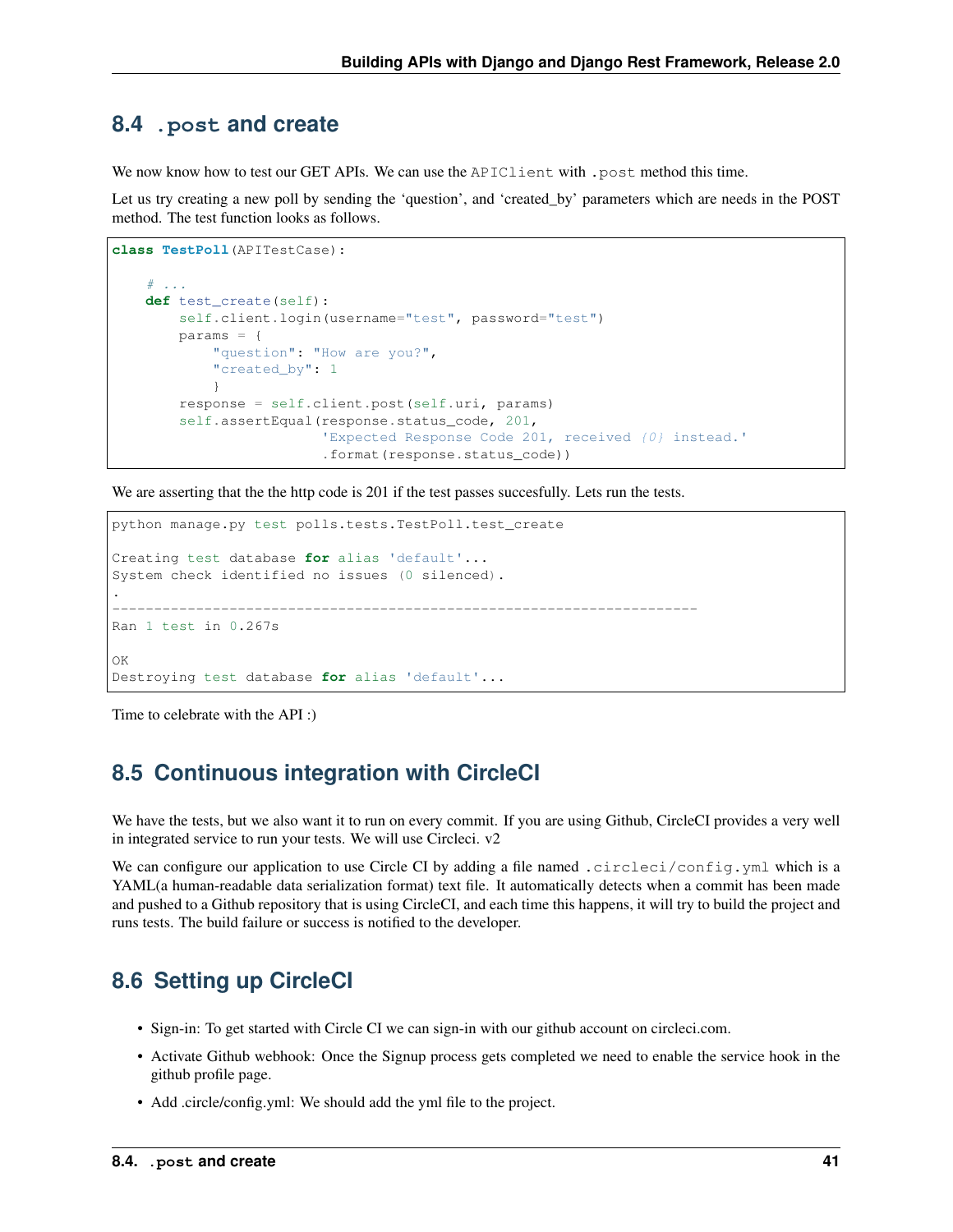## <span id="page-45-0"></span>**8.7 Writing circle configuration file**

In order for circle CI to build our project we need to tell the system a little bit about it. we will be needed to add a file named .circleci/config.yml to the root of our repository. We also need to create a pollsapi/ requirements.txt to define our dependencies.

```
Add this to your pollsapi/requirements.txt
```

```
Django==2.0.3
djangorestframework==3.7.7
```
And then add this to .circleci/config.yml

```
version: 2
jobs:
 build:
    docker:
      # specify the version you desire here
      - image: circleci/python:3.6.1
   working_directory: ~/repo
    steps:
      - checkout
      # Download and cache dependencies
      - restore_cache:
         keys:
          - v1-dependencies-{{ checksum "pollsapi/requirements.txt" }}
          # fallback to using the latest cache if no exact match is found
          - v1-dependencies-
      - run:
          name: install dependencies
          command: |
            python3 -m venv venv
            . venv/bin/activate
           pip install -r pollsapi/requirements.txt
      - save_cache:
          paths:
            - ./venv
          key: v1-dependencies-{{ checksum "requirements.txt" }}
      - run:
          name: run tests
          command: |
            . venv/bin/activate
            cd pollsapi
           python manage.py test
      - store_artifacts:
          path: test-reports
          destination: test-reports
```
Below are the important keywords that are used in writting circleci config.yml file.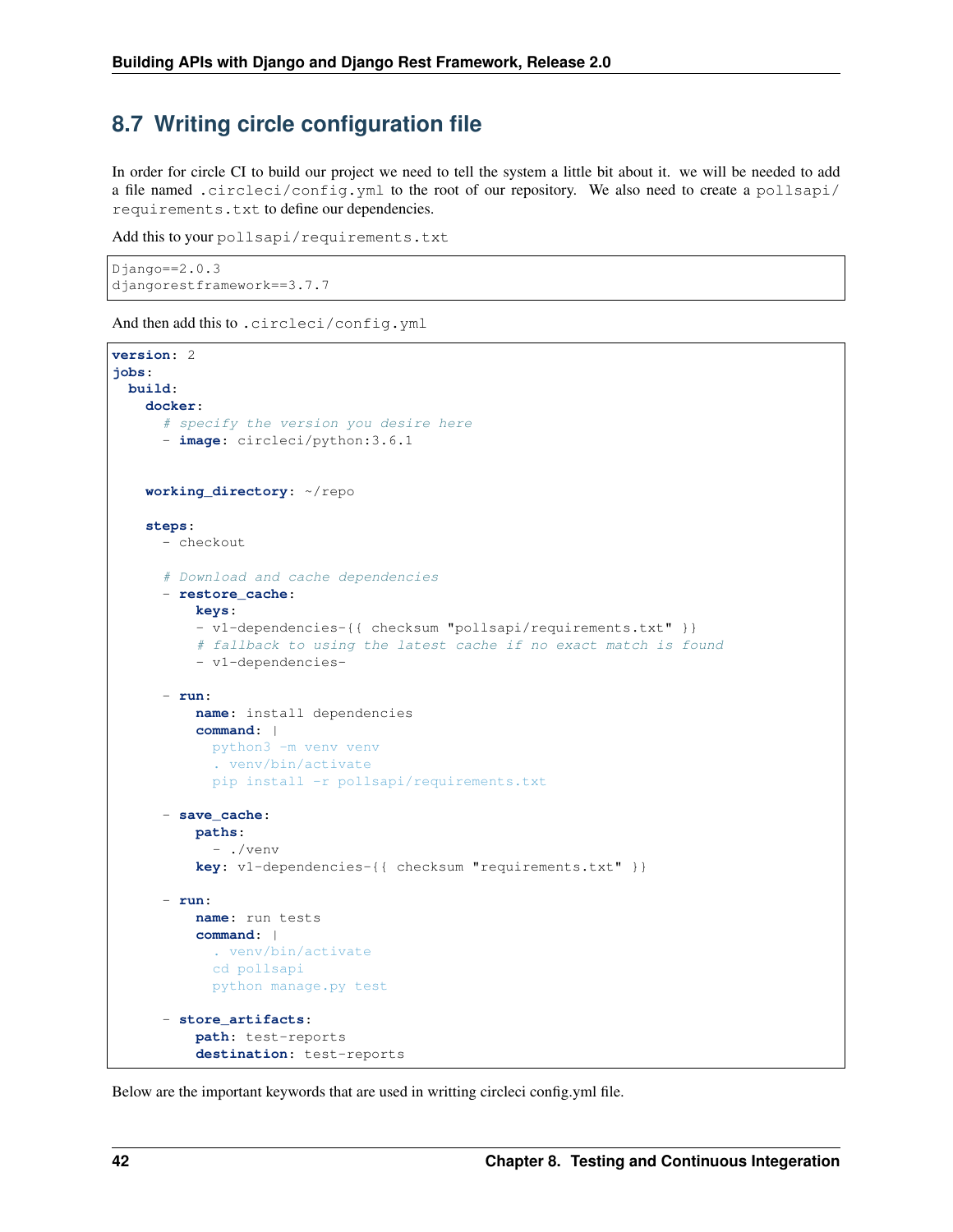- image: Defines the base image including the language and version to use
- run: It specifies a command which will be run to setup environent and run tests. pip install -r pollsapi/requirements.txt sets up the environment and pip install -r pollsapi/ requirements.txt

If everything passed successfully, you should see a green checkmark

| Merge pull request #18 from agilig/circleci []<br>shabda committed 2 hours ago $\checkmark$ |  | Verified $\bigoplus$ d63d4ed $\leftrightarrow$ |  |
|---------------------------------------------------------------------------------------------|--|------------------------------------------------|--|
|                                                                                             |  |                                                |  |

Congratulations, you have tests running in a CI environment.

From now onwards whenever we push our code to our repository a new build will be created for it and the tests will run.

We are at the end of the first part of our book. You can read the appendix, which tell about some documentation tools and api consumption tools. Go forward and build some amazing apps and apis.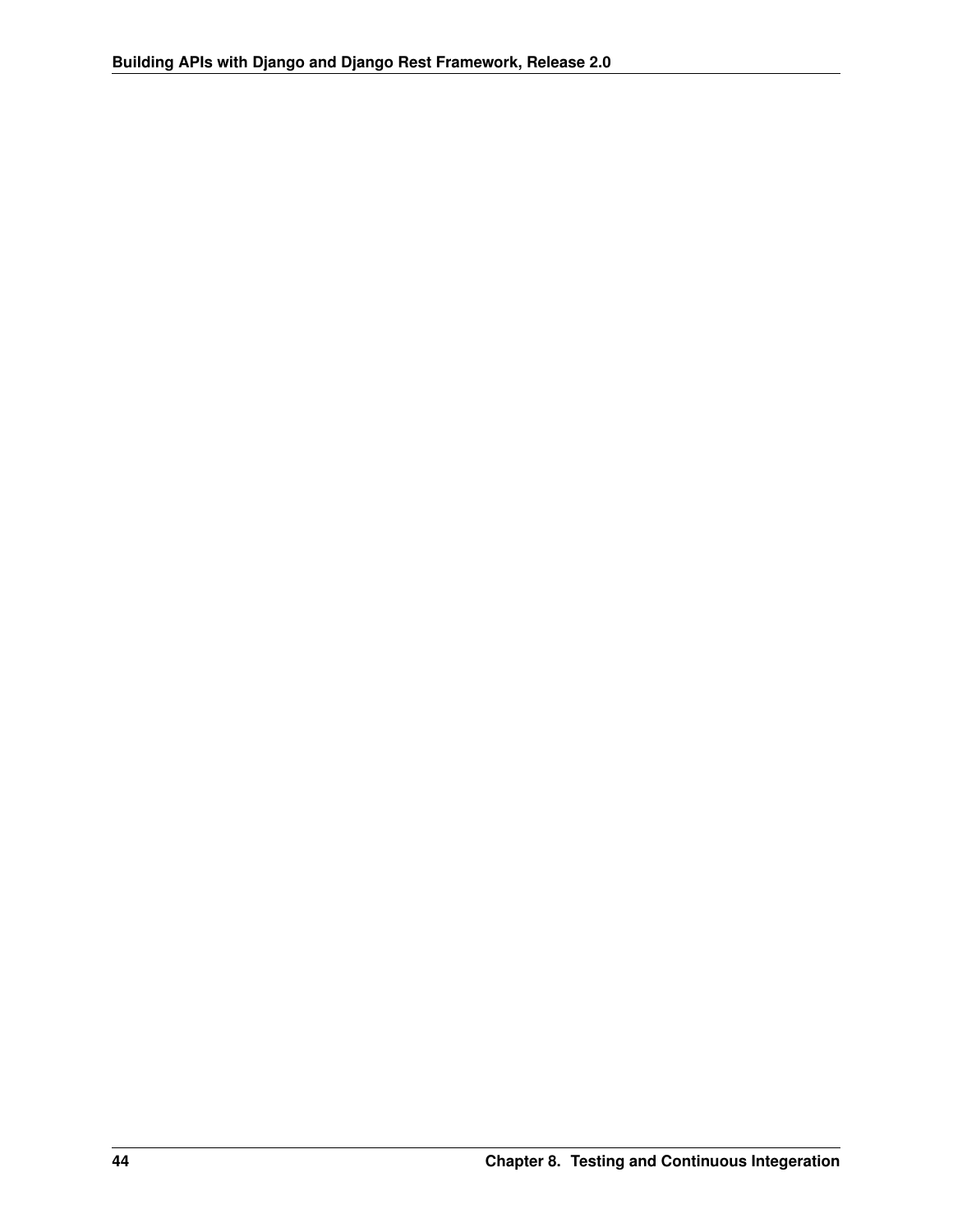# CHAPTER<sup>9</sup>

# Appendix

# <span id="page-48-1"></span><span id="page-48-0"></span>**9.1 Testing and Using API with Postman**

In this chapter, we'll learn how to use the Postman app for testing our APIs. Postman can be installed from [the Postman site.](https://www.getpostman.com/) It is a versatile tool for working with APIs. In this books, you will be creating and using APIs. We'll see how we can make use of Postman for this.

#### **9.1.1 Making HTTP request**

Postman is pretty intutive, but the image below should make the app easy to understand.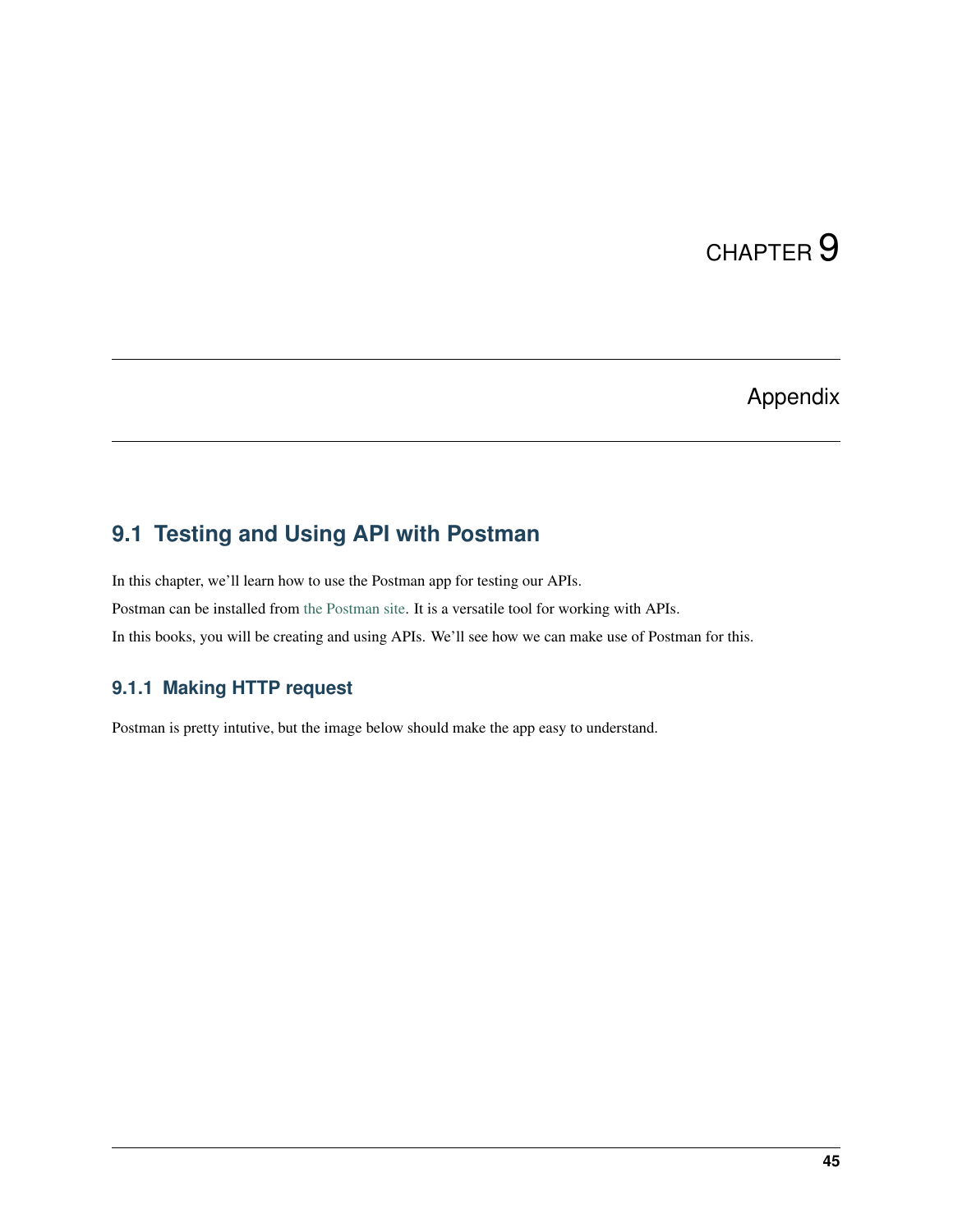| http://locall<br>http://plane<br>http://plane<br>http://plane<br>http://plane                                                                    | No Environment<br>http://local<br>http://locall<br>http://locall ·<br>http://locall ·<br>$\left\langle \cdot\right\rangle$ . $\left\langle \cdot\right\rangle$ . | ☆<br>$\odot$         |
|--------------------------------------------------------------------------------------------------------------------------------------------------|------------------------------------------------------------------------------------------------------------------------------------------------------------------|----------------------|
| http://localhost:8000/choices/<br>POST.                                                                                                          | Params<br>Send                                                                                                                                                   | Save<br>$\checkmark$ |
| Headers (2)<br>Pre-request Script<br>Tests<br>Authorization<br>Body ·                                                                            |                                                                                                                                                                  | Cookies Code         |
| TYPE<br>$\checkmark$<br>Inherit a th from parent                                                                                                 |                                                                                                                                                                  |                      |
| The authorization header will be automalically<br>generated when you set d the request. Le arn more<br>about authorization<br>The HTTP<br>method | This request is not inheriting any authorization helper at the moment. Save it in a collection to use the parent's authorization helper.                         |                      |
| Response                                                                                                                                         | The API URL                                                                                                                                                      |                      |
| <b>Http Headers</b><br><b>The Request</b><br><b>JSON</b><br>Such as<br>authorization                                                             | Hit the Send button to get a response.<br><b>HTTP Response</b>                                                                                                   |                      |
|                                                                                                                                                  | Do more with requests                                                                                                                                            |                      |
|                                                                                                                                                  | Mock<br>Monitor<br>Share<br>Document                                                                                                                             |                      |
|                                                                                                                                                  | $\overline{\phantom{a}}$<br><br><<br>$\mathcal{N}$<br>F                                                                                                          |                      |
|                                                                                                                                                  |                                                                                                                                                                  |                      |
|                                                                                                                                                  |                                                                                                                                                                  |                      |

There are 4 key elements in making an HTTP request.

- 1. URL: This specifies to which URL we need to make a request for. In other terms where our API endpoint resides.
- 2. Method: Each API endpoint has a method which serves it's purpose. The methods for eg., can be GET for retrieving some data, POST for creating or updating, DELETE for deleting a record.
- 3. Headers: Headers provide required information about the request or the response or about the object sent in the body. Some times we use authentication headers too, in order to access the API endpoint.
- 4. Body: The request body is where we send the object. The object which may be required for the service.

#### **9.1.2 Response**

Response is available in the bottom section, usually in a JSON format, but may also vary depending up on the API service.

#### **9.1.3 Collections**

We can save all the relative API endpoints to collections. In our example, we can save all our polls related endpoints as a collection or all the users related endpoints as another collection. This way all the APIs are organized.

#### **9.1.4 Authentication**

Postman also supports few authentication mechanisms like Basic Auth, Digest Auth and Oauth1. This allows us to use these authentication methods for the APIs.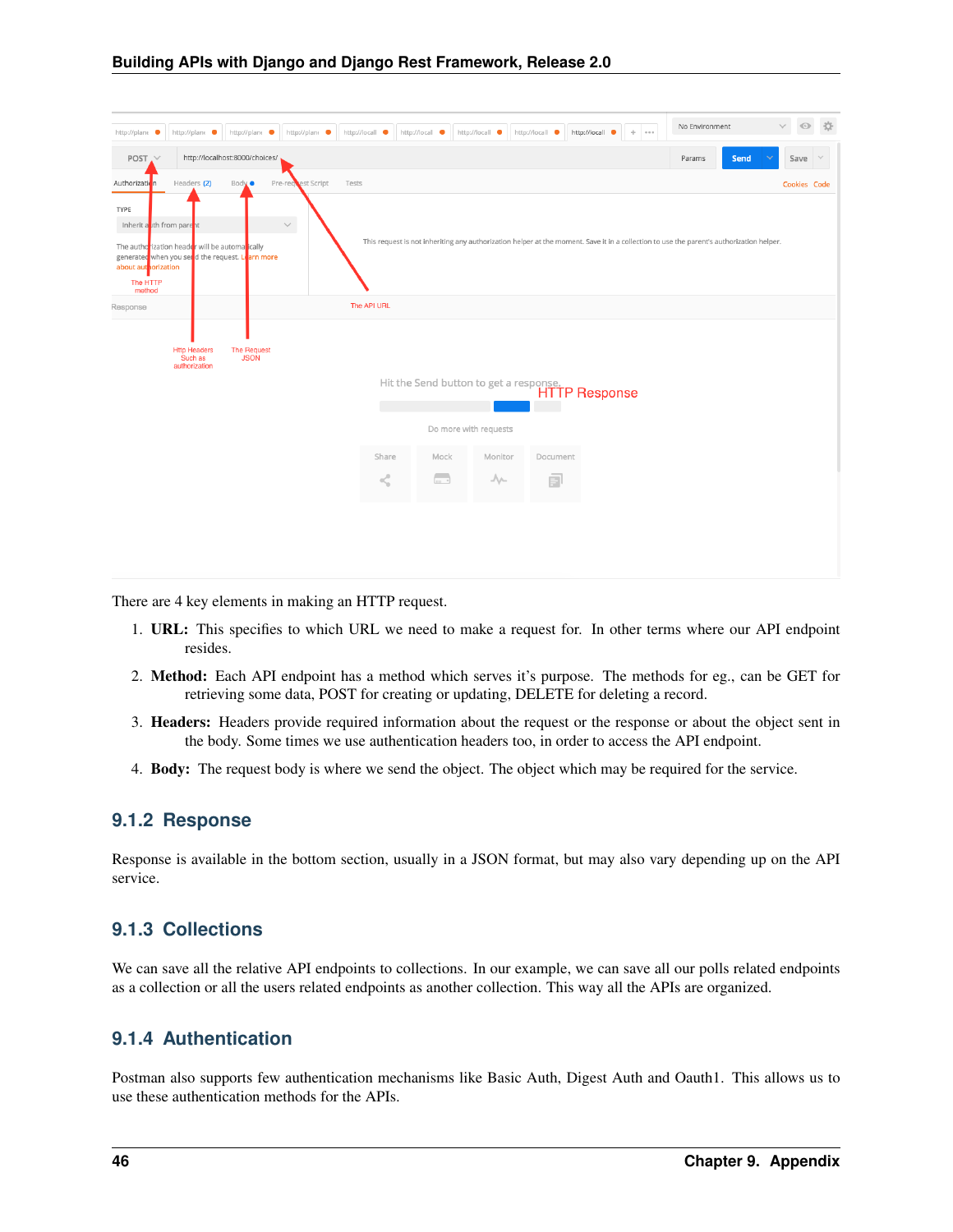## <span id="page-50-0"></span>**9.2 Documenting APIs (with Swagger and more)**

In this chapter we will see how to document our API.

As you build your API, you would need to document the API to collaborate with other people. In most companies and teams, the developer using the API is different from the one building them. API documentation and collaboration tools, become even more important in such an environment.

Swagger is a tool used to understand the capabilities of the service without access to source code, documentation, or through network traffic inspection. In simple terms, with swagger you can see what all API end points are available for a web application. You can use swagger for testing the requests and responses of the API endpoints.

DRF comes with its own tool, coreapi, for documenting and interacting with the API.

We will use both coreapi and swagger to document our API.

#### **9.2.1 Adding swagger documentation**

Install django-rest-swagger

pip install django-rest-swagger

Update your settings.py

```
INSTALLED_APPS = [
    # ...
    'polls',
    'rest_framework_swagger',
]
```
Add swagger to your urls.

```
from rest_framework_swagger.views import get_swagger_view
schema_view = get_swagger_view(title='Polls API')
# . . .
urlpatterns = [
    # ...
    path(r'swagger-docs/', schema_view),
]
```
Navigate to */swagger-docs/*. And your swagger docs are ready in all their glory.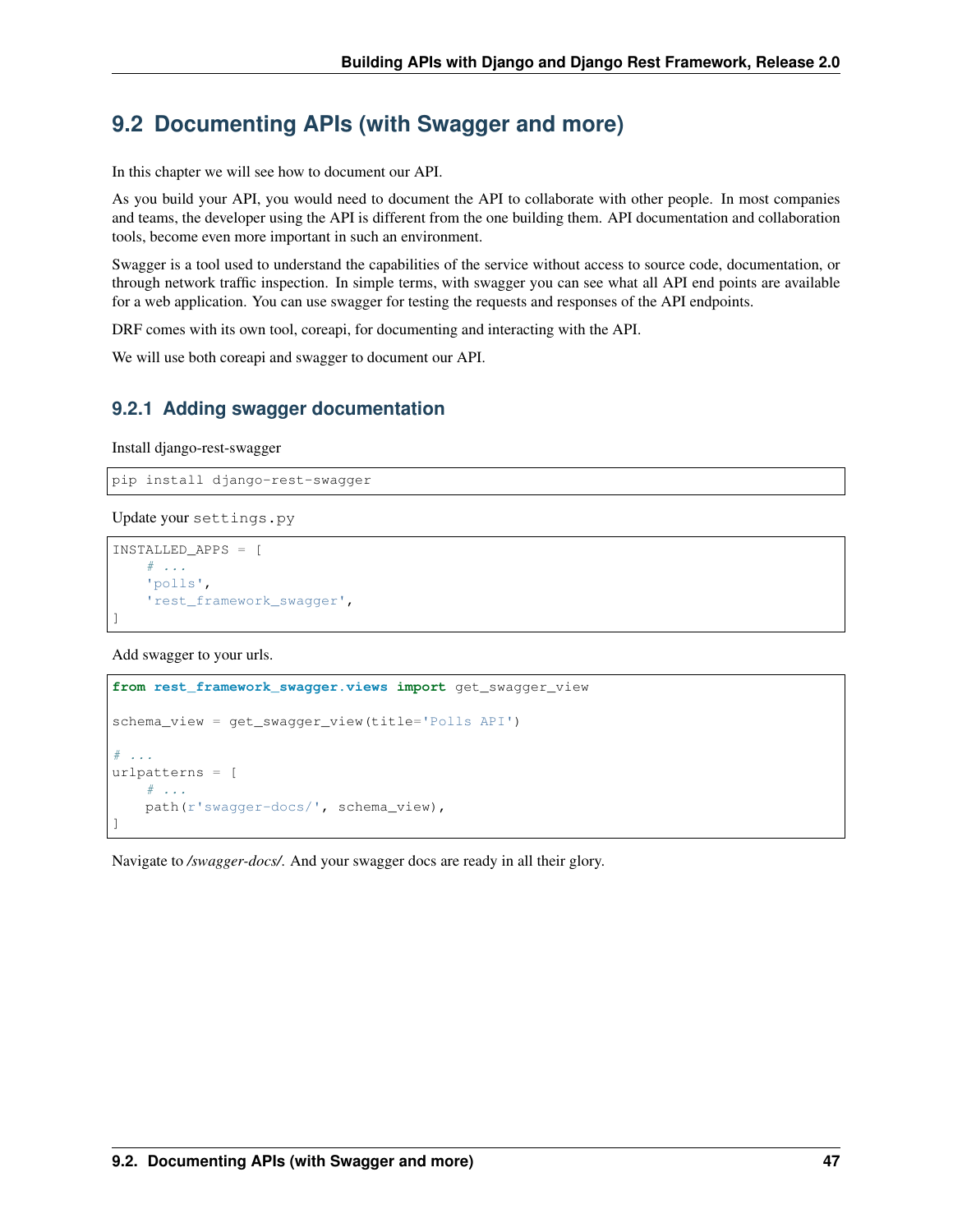| (+) swagger      |                                       | Hello, shabda | <b>Django Logout</b>   | <b>Authorize</b>         |
|------------------|---------------------------------------|---------------|------------------------|--------------------------|
| <b>Polls API</b> |                                       |               |                        |                          |
| login            |                                       | Show/Hide     | <b>List Operations</b> | <b>Expand Operations</b> |
| POST             | /login/                               |               |                        |                          |
| polls            |                                       | Show/Hide     | <b>List Operations</b> | <b>Expand Operations</b> |
| <b>GET</b>       | /polls/                               |               |                        |                          |
| <b>POST</b>      | /polls/                               |               |                        |                          |
| <b>DELETE</b>    | /polls/{id}/                          |               |                        |                          |
| <b>GET</b>       | /polls/{id}/                          |               |                        |                          |
| PATCH            | /polls/{id}/                          |               |                        |                          |
| <b>PUT</b>       | /polls/{id}/                          |               |                        |                          |
| <b>GET</b>       | /polls/{id}/choices/                  |               |                        |                          |
| <b>POST</b>      | /polls/{id}/choices/                  |               |                        |                          |
| <b>POST</b>      | /polls/{id}/choices/{choice_pk}/vote/ |               |                        |                          |
| users            |                                       | Show/Hide     | <b>List Operations</b> | <b>Expand Operations</b> |
| <b>POST</b>      | /users/                               |               |                        |                          |
| [BASE URL: ]     |                                       |               |                        |                          |

#### **9.2.2 Using coreapi for documentation**

Install coreapi

pip install coreapi

Add coreapi urls to your urls.

```
from rest_framework.documentation import include_docs_urls
# ...
urlpatterns = [
   # ...
   path(r'docs/', include_docs_urls(title='Polls API')),
]
```
And your coreapi docs are ready in all their glory.